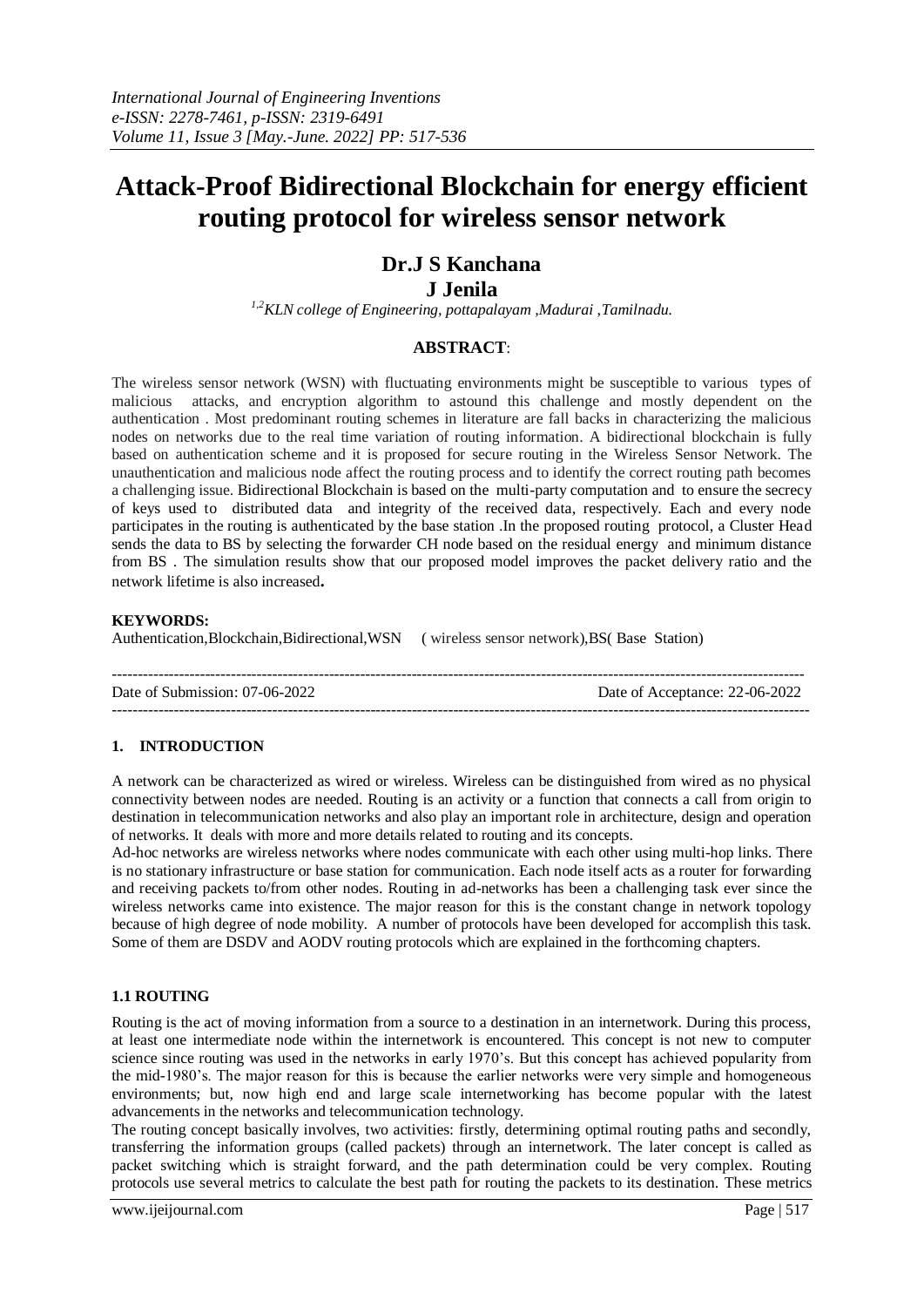are a standard measurement that could be number of hops, which is used by the routing algorithm to determine the optimal path for the packet to its destination. The process of path determination is that, routing algorithms initialize and maintain routing tables, which contain the total route information for the packet. This route information varies from one routing algorithm to another.

Routing tables are filled with a variety of information which is generated by the routing algorithms. Most common entries in the routing table are ip-address prefix and the next hop. Routing table's Destination/next hop associations tell the router that a particular destination can be reached optimally by sending the packet to a router representing the "next hop" on its way to the final destination and ip-address prefix specifies a set of destinations for which the routing entry is valid for.

Switching is relatively simple compared with the path determination. The concept of switching is like, a host determines like it should send some packet to another host. By some means it acquires the routers address and sends the packet addressed specifically to the routers MAC address, with the protocol address of the destination host. The router then examines the protocol address and verifies whether it know how to transfer the data to its destination. If it knows how to transfer the data then it forwards the packet to its destination and if it doesn't then it drops the packet.

Routing is mainly classified into static routing and dynamic routing. Static routing refers to the routing strategy being stated manually or statically, in the router. Static routing maintains a routing table usually written by a networks administrator. The routing table doesn't depend on the state of the network status, i.e., whether the destination is active or not. Dynamic routing refers to the routing strategy that is being learnt by an interior or exterior routing protocol. This routing mainly depends on the state of the network i.e., the routing table is affected by the activeness of the destination.

The major disadvantage with static routing is that if a new router is added or removed in the network then it is the responsibility of the administrator to make the necessary changes in the routing tables. But this is not the case with dynamic routing as each router announces its presence by flooding the information packet in the network so that every router within the network learn about the newly added or removed router and its entries. Similarly this is the same with the network segments in the dynamic routing.

# **1.2 Classification of Dynamic Routing Protocols**

Dynamic routing protocols are classified depending on what the routers tell each other and how they use the information to form their routing tables. They are Distance vector protocols and Link state protocols Most of the protocols available in the networks fit into one of the two categories.

# **1.2.1 Distance Vector Protocols**

By using the distance vector protocols, each router over the internetwork send the neighboring routers, the information about destination that it knows how to reach. Moreover to say the routers sends two pieces of information first, the router tells, how far it thinks the destination is and secondly, it tells in what direction (vector) to use to get to the destination. When the router receives the information from the others, it could then develop a table of destination addresses, distances and associated neighboring routers, and from this table then select the shortest route to the destination. Using a distance vector protocol, the router simply forwards the packet to the neighboring host (or destination) with the available shortest path in the routing table and assumes that the receiving router will know how to forward the packet beyond that point. The best example for this is the routing information protocol (RIP).

# **1.2.2 Link-State Protocols**

In link state protocols, a router doesn't provide the information about the destination instead it provides the information about the topology of the network. This usually consist of the network segments and links that are attached to that particular router along with the state of the link i.e., whether the link is in active state or the inactive state. This information is flooded throughout the network and then every router in the network then builds its own picture of the current state of all the links in the network.

# **1.3 Mobile Ad-hoc Networks**

An ad-hoc network is a collection of wireless mobile hosts forming a temporary network without the aid of any stand-alone infrastructure or centralized administration. Mobile Ad-hoc networks are self-organizing and self configuring multihop wireless networks where, the structure of the network changes dynamically. This is mainly due to the mobility of the nodes. Nodes in these networks utilize the same random access wireless channel,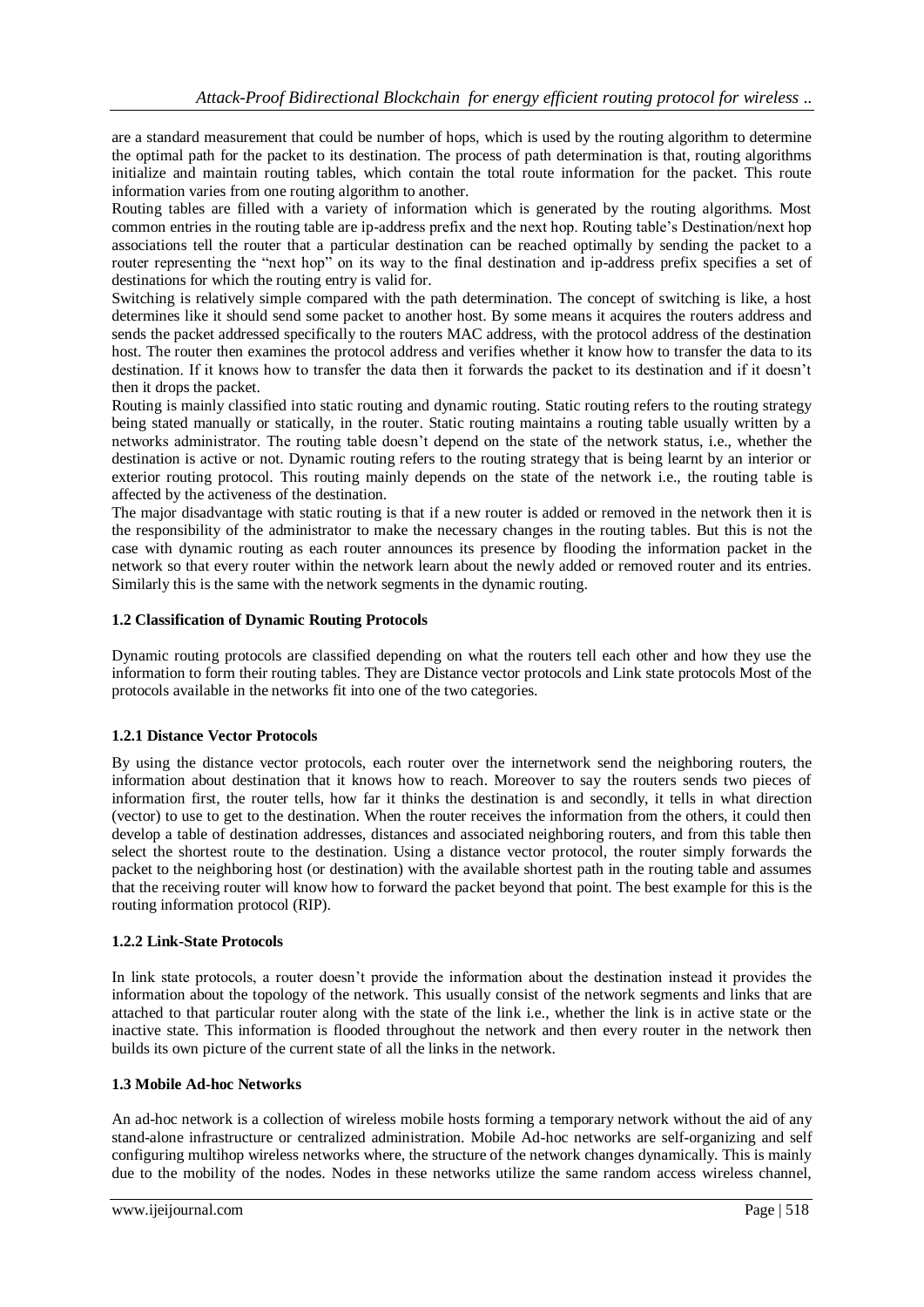cooperating in a friendly manner to engaging themselves in multihop forwarding. The nodes in the network not only acts as hosts but also as routers that route data to/from other nodes in network.

In mobile ad-hoc networks where there is no infrastructure support as is the case with wireless networks, and since a destination node might be out of range of a source node transmitting packets; a routing procedure is always needed to find a path so as to forward the packets appropriately between the source and the destination. Within a cell, a base station can reach all mobile nodes without routing via broadcast in common wireless networks. In the case of ad-hoc networks, each node must be able to forward data for other nodes. This creates additional problems along with the problems of dynamic topology which is unpredictable connectivity changes.

### **1.3.1 Problems with routing in Mobile Ad-hoc Networks**

**Asymmetric links**: Most of the wired networks rely on the symmetric links which are always fixed. But this is not a case with ad-hoc networks as the nodes are mobile and constantly changing their position within network. For example consider a MANET( Mobile Ad-hoc Network ) where node B sends a signal to node A but this does not tell anything about the quality of the connection in the reverse direction.

**Routing Overhead**: In wireless adhoc networks, nodes often change their location within network. So, some stale routes are generated in the routing table which leads to unnecessary routing overhead.

**Interference**: This is the major problem with mobile ad-hoc networks as links come and go depending on the transmission characteristics, one transmission might interfere with another one and node might overhear transmissions of other nodes and can corrupt the total transmission.

**Dynamic Topology:** This is also the major problem with ad-hoc routing since the topology is not constant. The mobile node might move or medium characteristics might change. In ad-hoc networks, routing tables must somehow reflect these changes in topology and routing algorithms have to be adapted. For example in a fixed network routing table updating takes place for every 30sec. This updating frequency might be very low for adhoc networks.

#### **1.4 Classification of routing Protocols in MANET's**

Classification of routing protocols in MANET's can be done in many ways, but most of these are done depending on routing strategy and network structure. According to the routing strategy the routing protocols can be categorized as Table-driven and source initiated, while depending on the network structure these are classified as flat routing, hierarchical routing and geographic position assisted routing. Both the Table-driven and source initiated protocols come under the Flat routing.

#### **1.4.1 Table-Driven routing protocols**

These protocols are also called as proactive protocols since they maintain the routing information even before it is needed. Each and every node in the network maintains routing information to every other node in the network. Routes information is generally kept in the routing tables and is periodically updated as the network topology changes. Many of these routing protocols come from the link-state routing. There exist some differences between the protocols that come under this category depending on the routing information being updated in each routing table. Furthermore, these routing protocols maintain different number of tables. The proactive protocols are not suitable for larger networks, as they need to maintain node entries for each and every node in the routing table of every node. This causes more overhead in the routing table leading to consumption of more bandwidth.

#### **1.4.2 On Demand routing protocols**

These protocols are also called reactive protocols since they don't maintain routing information or routing activity at the network nodes if there is no communication. If a node wants to send a packet to another node then this protocol searches for the route in an on-demand manner and establishes the connection in order to transmit and receive the packet. The route discovery usually occurs by flooding the route request packets throughout the network.

#### **1.4.3 Destination Sequenced Distance Vector (DSDV) Protocol**

The destination sequenced distance vector routing protocol is a proactive routing protocol which is a modification of conventional Bellman-Ford routing algorithm. This protocol adds a new attribute, sequence number, to each route table entry at each node. Routing table is maintained at each node and with this table,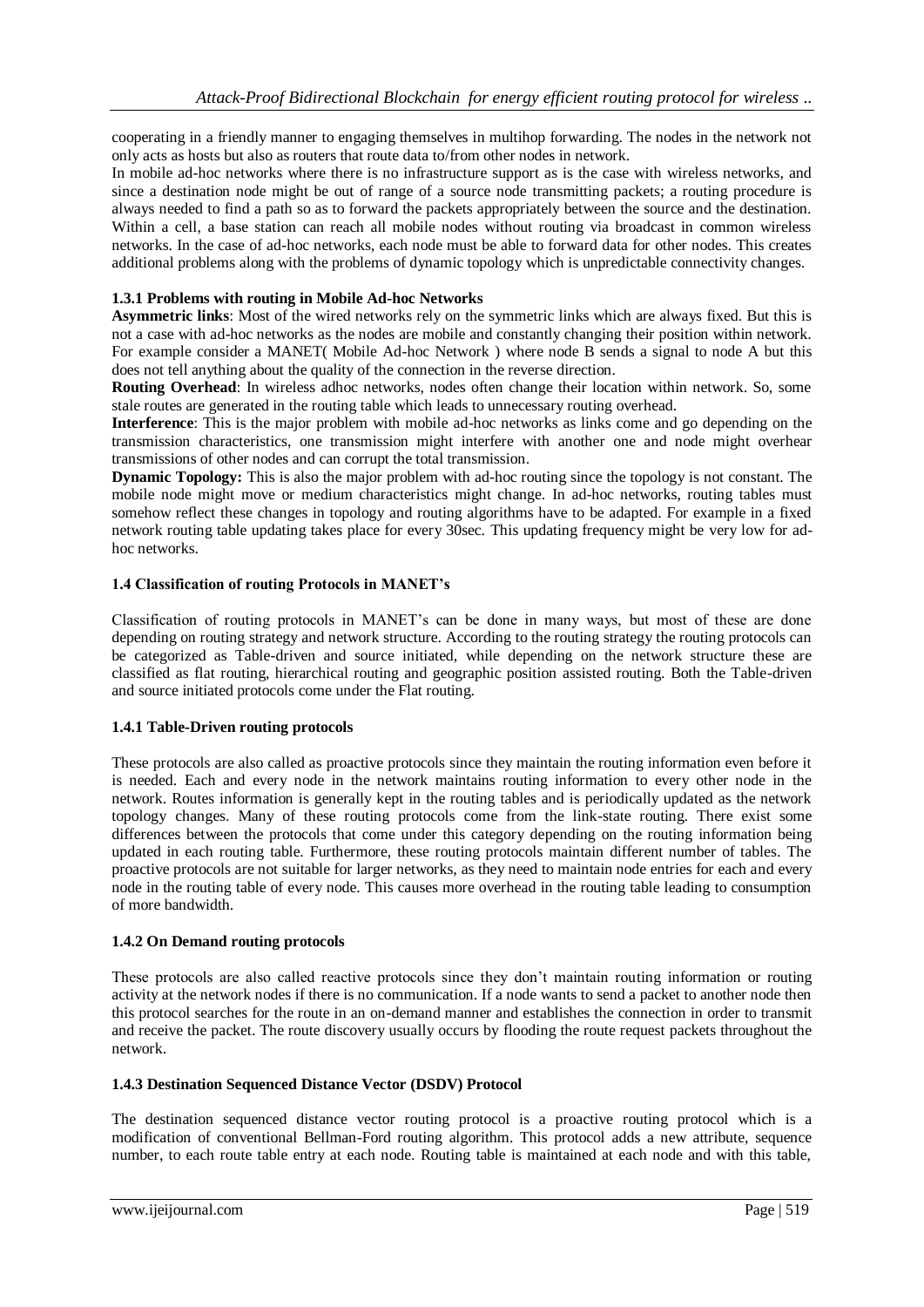node transmits the packets to other nodes in the network. This protocol was motivated for the use of data exchange along changing and arbitrary paths of interconnection which may not be close to any base station.

#### **1.4.4 Protocol Overview and activities**

Each node in the network maintains routing table for the transmission of the packets and also for the connectivity to different stations in the network. These stations list for all the available destinations, and the number of hops required to reach each destination in the routing table. The routing entry is tagged with a sequence number which is originated by the destination station. In order to maintain the consistency, each station transmits and updates its routing table periodically. The packets being broadcasted between stations indicate which stations are accessible and how many hops are required to reach that particular station. The packets may be transmitted containing the layer 2 or layer 3 address.

Routing information is advertised by broadcasting or multicasting the packets which are transmitted periodically as when the nodes move within the network. The DSDV protocol requires that each mobile station in the network must constantly, advertise to each of its neighbors, its own routing table. Since, the entries in the table my change very quickly, the advertisement should be made frequently to ensure that every node can locate its neighbors in the network. This agreement is placed, to ensure the shortest number of hops for a route to a destination; in this way the node can exchange its data even if there is no direct communication link. The data broadcast by each node will contain its new sequence number and the following information for each new route: The destination address

The number of hops required to reach the destination and

The new sequence number, originally stamped by the destination

The transmitted routing tables will also contain the hardware address, network address of the mobile host transmitting them. The routing tables will contain the sequence number created by the transmitter and hence the most new destination sequence number is preferred as the basis for making forwarding decisions. This new sequence number is also updated to all the hosts in the network which may decide on how to maintain the routing entry for that originating mobile host.

After receiving the route information, receiving node increments the metric and transmits information by broadcasting. Incrementing metric is done before transmission because, incoming packet will have to travel one more hop to reach its destination.

Time between broadcasting the routing information packets is the other important factor to be considered. When the new information is received by the mobile host it will be retransmitted soon effecting the most rapid possible dissemination of routing information among all the cooperating mobile hosts. The mobile host cause broken links as they move form place to place within the network. The broken link may be detected by the layer2 protocol, which may be described as infinity. When the route is broken in a network, then immediately that metric is assigned an infinity metric there by determining that there is no hop and the sequence number is updated. Sequence numbers originating from the mobile hosts are defined to be even number and the sequence numbers generated to indicate infinity metrics are odd numbers.

The broadcasting of the information in the DSDV protocol is of two types namely: full dump and incremental dump. Full dump broadcasting will carry all the routing information while the incremental dump will carry only information that has changed since last full dump. Irrespective of the two types, broadcasting is done in network protocol data units (NPDU). Full dump requires multiple NPDU's while incremental requires only one NPDU to fit in all the information.

When an information packet is received from another node, it compares the sequence number with the available sequence number for that entry. If the sequence number is larger, then it will update the routing information with the new sequence number else if the information arrives with the same sequence number it looks for the metric entry and if the number of hops is less than the previous entry the new information is updated (if information is same or metric is more then it will discard the information). While the nodes information is being updated the metric is increased by 1 and the sequence number is also increased by 2. Similarly, if a new node enters the network, it will announce itself in the network and the nodes in the network update their routing information with a new entry for the new node.

During broadcasting, the mobile hosts will transmit their routing tables periodically but due to the frequent movements by the hosts in the networks, this will lead to

continuous burst of new routes transmissions upon every new sequence number from that destination. The solution for this is to delay the advertisement of such routes until it shows up a better metric.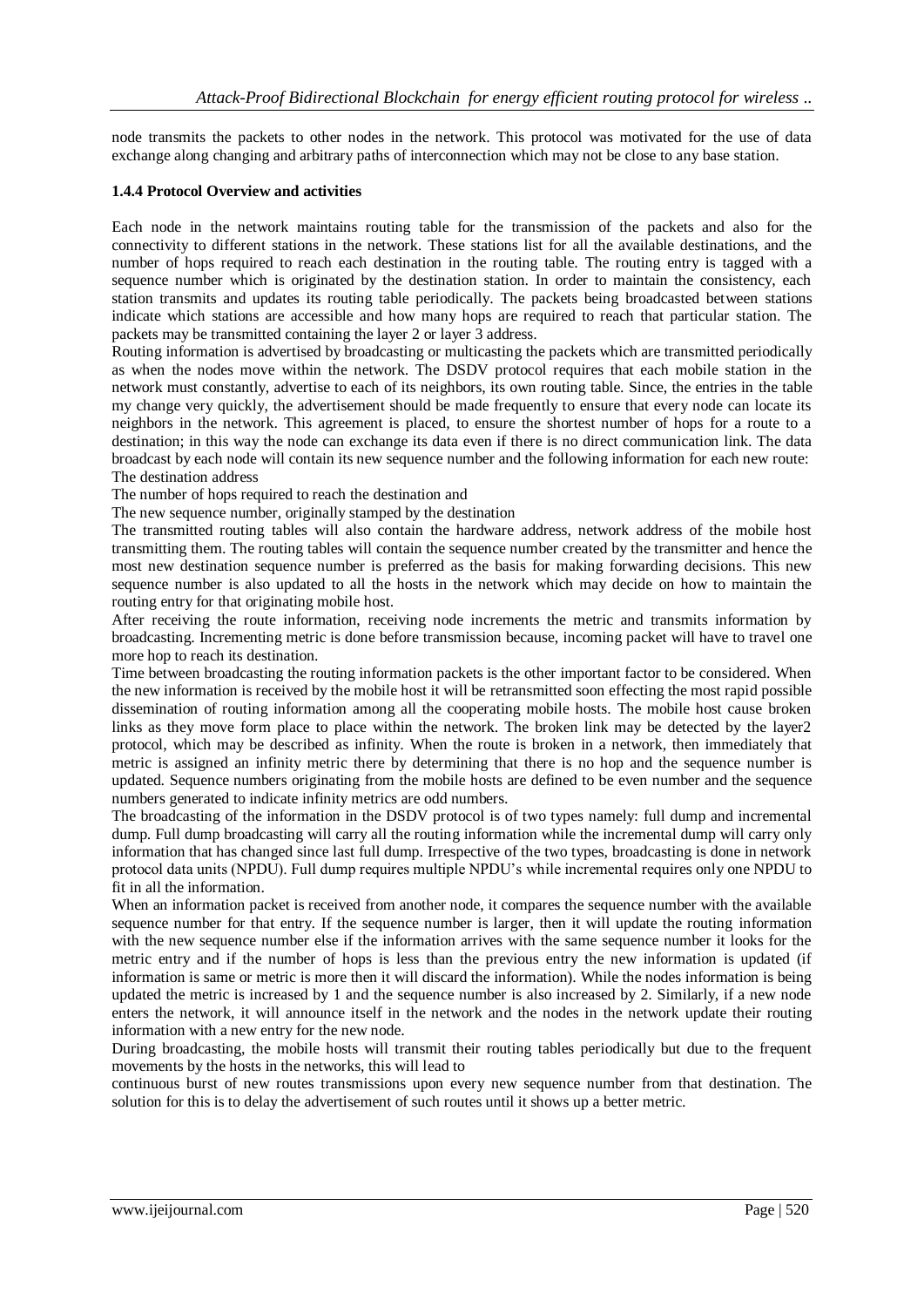#### **Advantages of DSDV**

DSDV protocol guarantees loop free paths.

Count to infinity problem is reduced in DSDV.

We can avoid extra traffic with incremental updates instead of full dump updates.

Path Selection: DSDV maintains only the best path instead of maintaining multiple paths to every destination. With this, the amount of space in routing table is reduced.

#### **Limitations of DSDV**

Wastage of bandwidth due to unnecessary advertising of routing information even if there is no change in the network topology.

DSDV doesn't support Multi path Routing.

It is difficult to determine a time delay for the advertisement of routes

It is difficult to maintain the routing table's advertisement for larger network. Each and every host in the network should maintain a routing table for advertising. But for larger network this would lead to overhead, which consumes more bandwidth.

# **1.4.5 Ad-hoc On-Demand Distance Vector (AODV) Protocol**

AODV is a very simple, efficient, and effective routing protocol for Mobile Ad hoc Networks which do not have fixed topology. This algorithm was motivated by the limited bandwidth that is available in the media that are used for wireless communications.

It borrows most of the advantageous concepts from DSR and DSDV algorithms. The on demand route discovery and route maintenance from DSR and hop-by-hop routing, usage of node sequence numbers from DSDV make the algorithm cope up with topology and routing information. Obtaining the routes purely on-demand makes AODV a very useful and desired algorithm for MANETs.

#### **Working of AODV**

Each mobile host in the network acts as a specialized router and routes are obtained as needed, thus making the network self-starting. Each node in the network maintains a routing table with the routing information entries to it's neighbouring nodes, and two separate counters: a node sequence number and a broadcast-id. When a node (say, source node 'S') has to communicate with another (say, destination node 'D'), it increments its broadcastid and initiates path discovery by broadcasting a route request packet RREQ to its neighbors. The RREQ contains the following fields: – source-addr

– source-sequence# - to maintain freshness info about the route to the source.

– dest-addr

– dest-sequence# - specifies how fresh a route to the destination must be before it is accepted by the source.

– hop-cnt

The (source-addr, broadcase-id) pair is used to identify the RREQ uniquely. Then the dynamic route table entry establishment begins at all the nodes in the network that are on the path from S to D.

As RREQ travels from node to node, it automatically sets up the reverse path from all these nodes back to the source. Each node that receives this packet records the address of the node from which it was received. This is called Reverse Path Setup. The nodes maintain this info for enough time for the RREQ to traverse the network and produce a reply to the sender and time depends on network size.

If an intermediate node has a route entry for the desired destination in its routing table, it compares the destination sequence number in its routing table with that in the RREQ. If the destination sequence number in its routing table is less than that in the RREQ, it rebroadcasts the RREQ to its neighbors. Otherwise, it unicasts a route reply packet to its neighbor from which it was received the RREQ if the same request was not processed previously (this is identified using the broadcase-id and source-addr).

Once the RREP is generated, it travels back to the source, based on the reverse path that it has set in it until traveled to this node. As the RREP travels back to source, each node along this path sets a forward pointer to the node from where it is receiving the RREP and records the latest destination sequence number to the request destination. This is called Forward Path Setup. If an intermediate node receives another RREP after propagating the first RREP towards source it checks for destination sequence number of new RREP. The intermediate node updates routing information and propagates new RREP only,

– If the Destination sequence number is greater, OR

– If the new sequence number is same and hop count is small, OR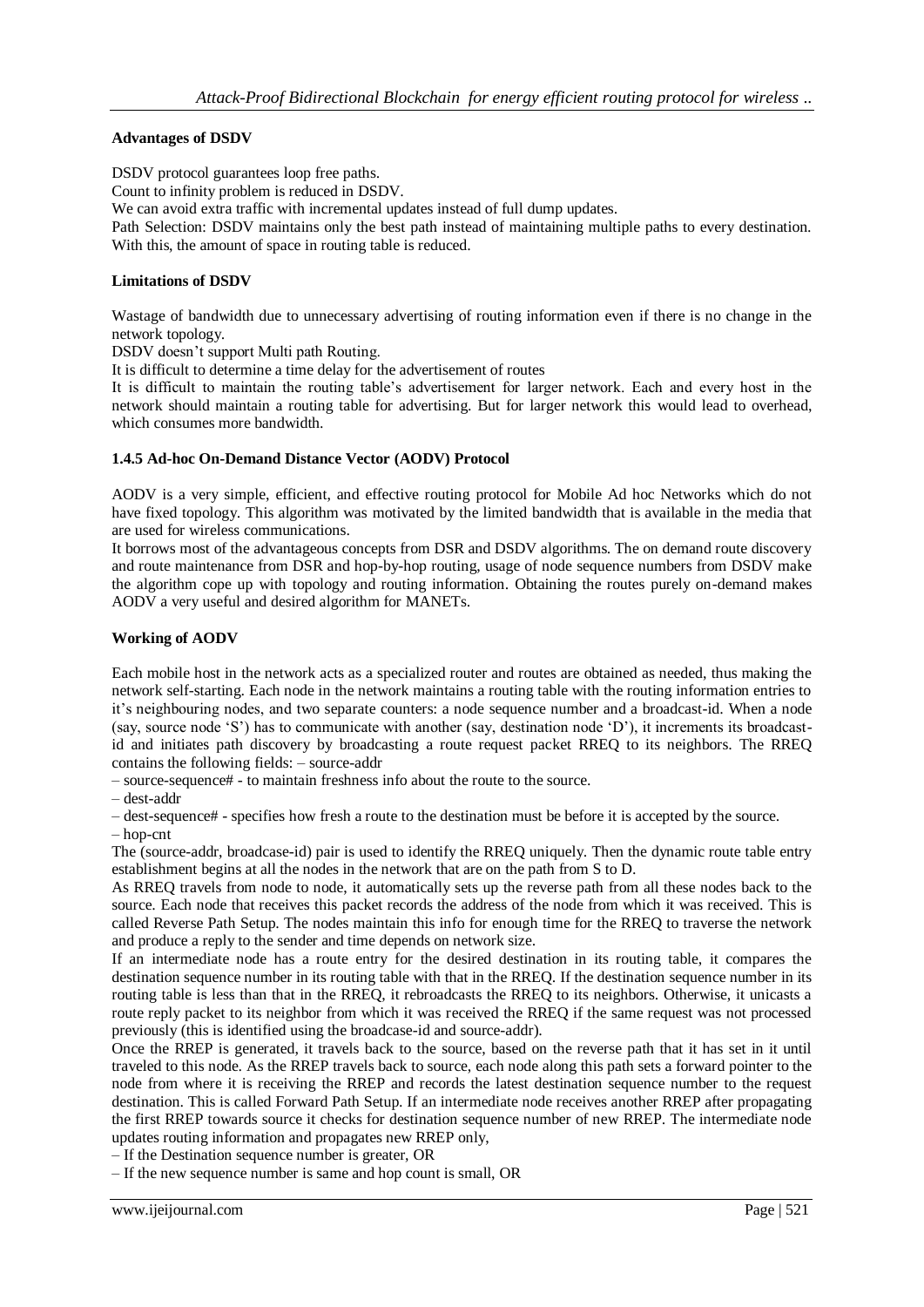Otherwise, it just skips the new RREP. This ensures that algorithm is loop-free and only the most effective route is used.

### **1.5 Attacks in WSN**

The WSNs are more susceptible to security attacks rather than to wired networks. Due to the facts such as restricted protection of every individual node, uneven behaviour of connectivity, deficit of certification authority, centralized monitoring or administration, security is complicated aspect to be maintained in these networks. In such a wireless network, attacks can enter from all possible directions and focus at any node. Hence, each node is priorly ready for facing attacks straightly or in an indirect manner. In particular, an attack from a compromised node inside the network is destructive and difficult to be identified. MANETs are exposed to both passive and active attacks. During active attacks, the adversary does replication, alteration and removal of swapped data, while in passive attacks, it results in eavesdropping of data. In particular, the attacks in such a network can result in congestion, spreading wrong routing information, avoiding regular functioning of services or complete shutdown.

The weaknesses of ad hoc networks are dynamic topology, lack of infrastructure, exposure of nodes and channels.

#### **1.5.1 Intrusion detection system (IDS)**

As the initial step to prevent the active attack, the technique such as authentication and encryption can be taken into account. Though these techniques have certain issues, they are specially designed for particular set of identified attacks. They are not suitable for new attack. Hence, a technique called 'Intrusion detection system' is defined for identifying and reacting to newer attacks.

An IDS is a method for recognising a group of events, which tries to negotiate the integrity, privacy or ease of use of resources. This method is related to scheme that tries to identify intrusion into a computer or network by witnessing certain events, security logs or audit data. In particular, IDS supervises the behaviour of the system and investigates the activities in order to verify whether any event is disrupting the security rules. In case there is occurrence of strange activity or any attack, IDS generates an alarm to notify the security administrator. Also, IDS can generate an appropriate reply to the malicious activity.

There are three categories of IDS which are designed to be suitable for MANET and are described below.

*Stand-alone IDS:* In this architecture, every individual node has separate IDS for detecting intrusions. There is no mutual aid or interchange of data among themselves in these IDSs. This design is more appropriate for flat network rather than for multilayered network communication.

*Distributed and cooperative (DAC) IDS:* In this architecture, every individual node in the MANET takes part in the detection of intrusion. This system reacts via IDS agent functioning over them. The IDS agent identifies and gathers local activities and data for categorising the feasible intrusion and also reacts separately.

Distributed and dictatorial (DAD) or DAC distributes audit data collection components via the network while the detection of intrusion is performed imperiously by a centralised host in the DAD architecture and considerately performed by contributing hosts in the DAC architecture.

*Hierarchical IDS:* The hierarchical IDS is an extension of DAC architecture. This is mainly projected for a multilayered network infrastructure. The network is partitioned into clusters. Each cluster is headed by the cluster head. The IDS agents function on each individual member node that monitors and takes decisions regarding identified intrusions. The cluster head is in charge of monitoring the network packets and commences the global action during the detection of intrusion.

#### **1.5.2 Issues of IDS in WSN**

The inbuilt difficulties in WSN cause the intrusion detection a complicated methodology and result in complexities in transmitting the wired intrusion detection method to the MANET atmosphere.

- . Shortage of centralised management.
- . Restricted accessibility of bandwidth.
- . Dynamic connectivity.
- . Utilisation of end-to-end cryptography .

In addition to the above phenomenon, other issues related to IDS offered by the MANETs are as follows:

. The restricted feature in IDS on WSN is to investigate the traffic within the range of wireless radio.

. The mobility of the nodes.

. In WSN, the nodes are more susceptible to compromise attacks.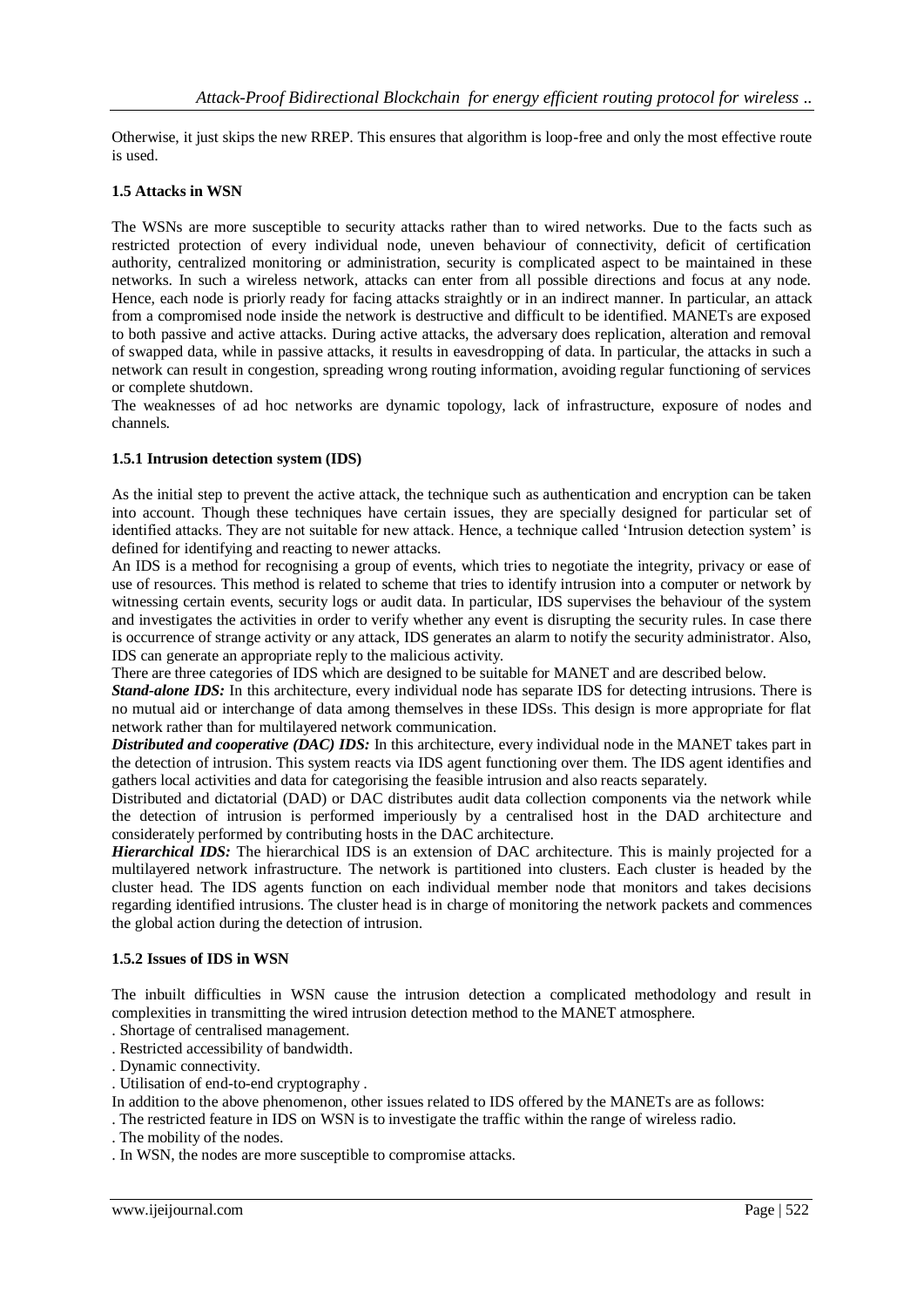. Owing to the dynamic topology of the network, an IDS is not capable to acquire sufficient data for perfect detection of the intrusion.

. Due to the deficit of flexibility, the methodology cannot assure approval of varied performance and cost necessities such as consumption of bandwidth, sensing precision, unremitting accessibility and latency detection.

. The existing IDS is refrained particularly for spotting recognised services level network attacks. The network manager is permitted to sense the policy intrusions from the currently available data or gathered data. As there are huge data, the investigation of data involves more wastage of time.

. Due to the existence of the several false positives and restricted resources for investigating the data for policy intrusions, there is more expenditure of the restricted resources.

# **2. PROJECT DESCRIPTION**

#### **2.1 Reactive Routing**

Reactive Protocols use a route discovery process to flood the network with route query requests when a packet needs to be routed using source routing or distance vector routing. Source routing uses data packet headers containing routing information meaning nodes don't need routing tables; however this has highnetwork overhead. Distance vector routing uses next hop and destination addresses to route packets, this requires nodes to store active routes information until no longer required or an active route timeout occurs, this prevents stale routes . Flooding is a reliable method of disseminating information over the network, however it uses bandwidth and creates network overhead, reactive routing broadcasts routing requests whenever a packet needs routing, this can cause delays in packet transmission as routes are calculated, but features very little control traffic overhead and has typically lower memory usage than proactive alternatives, this increases the scalability of the protocol

# **2.2 Hybrid Routing**

Hybrid protocols combine features from both reactive and proactive routing protocols, typically attempting to exploit the reduced control traffic overhead from proactive systems whilst reducing the route discovery delays of reactive systems by maintaining some form of routing table . Survey papers successfully collect information from a wide range of literature and provide detailed and extensive reference material for attempting to deploy a WSN, both papers reach the conclusion that no single WSN routing protocol is best for every situation meaning analysis of the network and environmental requirements is essential for selecting an effective protocol. Whilst these papers contain functionality details for many of the protocols available, performance information for the different protocols is very limited and no details of any testing methodologies is provided, because of this the validity of some claims made cannot be verified.

# **2.3 EARLY WSN ROUTING PROTOCOLS**

The next piece of literature is a protocol performance comparison by which compares the proactive Destination Sequenced Distance Vector (DSDV) protocol and the reactive Dynamic Source Routing (DSR) protocol; these protocols were developed in 1994 and were amongst the earliest MANET routing protocols identified using the previous survey papers.

#### **A. Destination Sequenced Distance Vector (DSDV)**

The proactive DSDV protocol was proposed by and is based upon the Bellman-Ford algorithm to calculate the shortest number of hops to the destination . Each DSDV node maintains a routing table which stores; destinations, next hop addresses and number of hops as well as sequence numbers; routing table updates are sent periodically as incremental dumps limited to a size of 1 packet containing only new information . DSDV compensates for mobility using sequence numbers and routing table updates, if a route update with a higher sequence number is received it will replace the existing route thereby reducing the chance of routing loops, when a major topology change is detected a full routing table dump will be performed, this can add significant overhead to the network in dynamic scenarios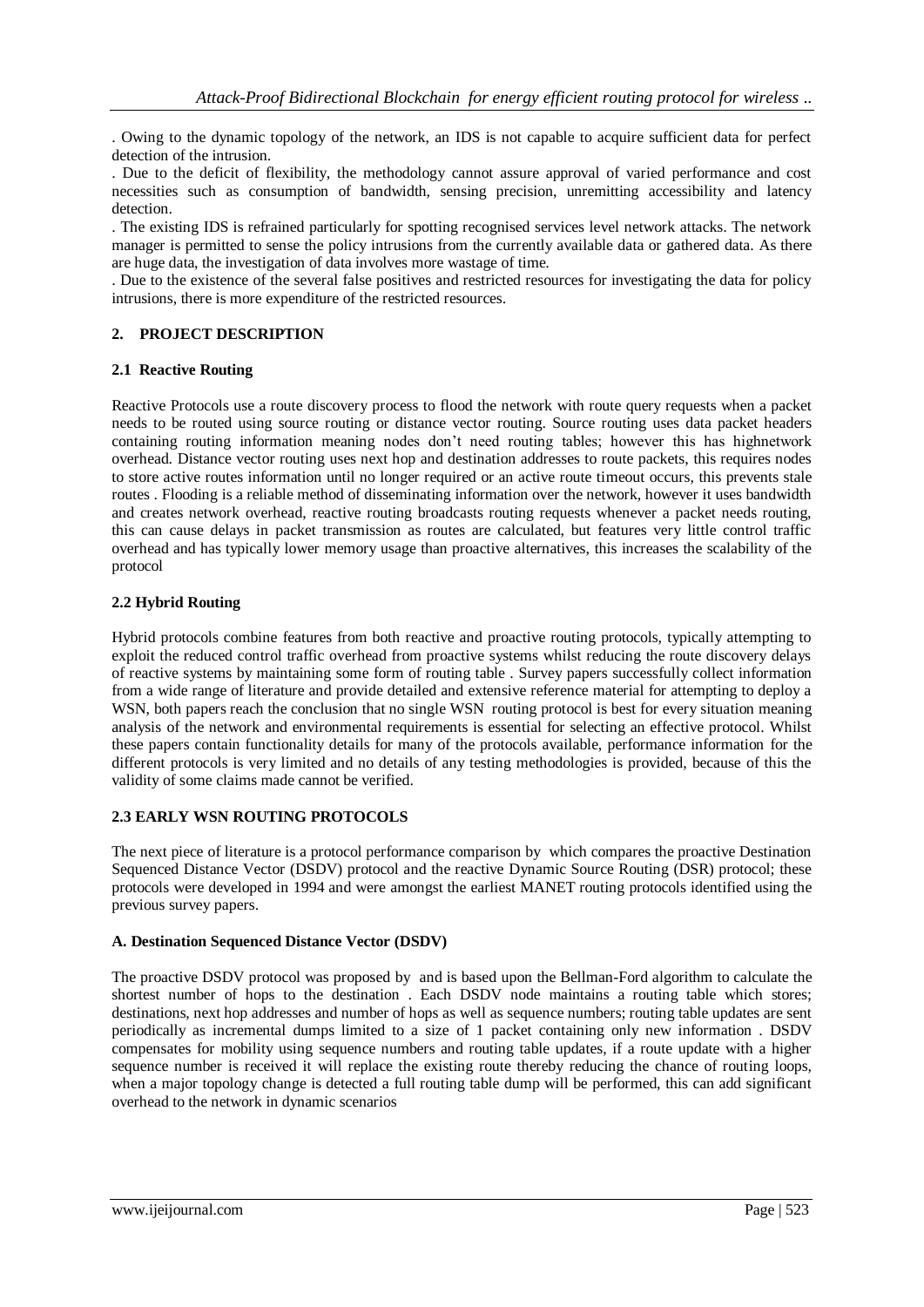### **B. Dynamic Source Routing (DSR)**

The reactive DSR Protocol is broken into two stages; route discovery phase and route maintenance phase, these phases are triggered on demand when a packet needs routing. Route discovery phase floods the network with route requests if a suitable route is not available in the route . DSR uses a source routing strategy to generate a complete route to the destination, this will then be stored temporarily in nodes route cache . DSR addresses mobility issues through the use of packet acknowledgements; failure to receive an acknowledgement causes packets to be be buffered and route error messages to be sent to all upstream nodes. Route error messages trigger the route maintenance phase which removes incorrect routes from the route cache and undertakes a new route discovery phase

### **C. Mobility Models**

Compares the performance of DSR and DSDV using simulations against 4 different mobility models; these are mathematic models which control the motion of nodes around the simulation; this allows researchers to measure the effect of mobility upon the routing protocols performance. Various mobility models are used to simulate different situations such as high speed vehicular networks or lower mobility ad-hoc conference users, however reveals that many studies perform protocol evaluation almost exclusively using the random waypoint mobility model. This research is supported by findings who claim that the random waypoint model is the most widely used mobility model, however discrepancies were identified between the models behaviour and real world scenarios where users typically move in groups, due to this the model may not be appropriate for exclusive testing.

The comparison among the routing protocols

In general, routing protocols for the wireless sensor networks can be divided into flat-based, hierarchical-based, and location-based routing protocol on the basis of the underlying network structure .

Flat-based routing protocol

Sensor nodes in flat-based routing protocols have the same role and collaborate together to perform the sensing task and perform multi-hop communication. Since the flat routing is based on flooding, it has several demerits, such as routing overhead and highly energy consumption.

Hierarchical-based routing protocol

In hierarchical-based routing protocols, the network is divided into several logical groups by a fixed area. The logical groups are called a cluster. Sensor nodes collect the information in the cluster and a head node aggregates the information to decrease the amount of the data. Each sensor node delivers the sensing data to a head node in the cluster and the head node delivers an aggregated data to the base station which is located outside of the sensor networks.

In general, a node which has more energy than neighbor sensor nodes is selected as a head node. Contrary to flat routing protocols, only a head node aggregates the collected information and sends it to the base station. Due to these advantages, sensor nodes can save their own energy remarkable.

Location-based routing protocol

This protocol is based on the location information of senor nodes in the wireless sensor networks. It assumes that each node would know its own location and a neighbor sensor node's location before sensor nodes sensing and collect the peripheral information. The distance between neighboring sensor nodes can be computed on the basis of the incoming signal strength.

# **2.4 BLOCKCHAIN**

The term "blockchain technology" before, in reference to [Bitcoin](https://www.investinblockchain.com/what-is-bitcoin/) and other [crypto currencies,](https://www.investinblockchain.com/top-cryptocurrencies/) for the uninitiated, the term might seem abstract with little real meaning on the surface. However, blockchain technology is a critical element of crypto currencies — without it, digital currencies like Bitcoin would not exist. If you are new to crypto currencies, and new to block chain technology, read this guide on the basics to get yourself started. If you are already a seasoned trader, maybe you'll learn a thing or two you didn't already know.

#### **Blockchain technology**

The idea of decentralization. By design, the **block chain** is a decentralized **technology**. A global network of computers uses **block chain technology** to jointly manage the database that records Bitcoin transactions. That is, Bitcoin is managed by its network, and not any one central authority.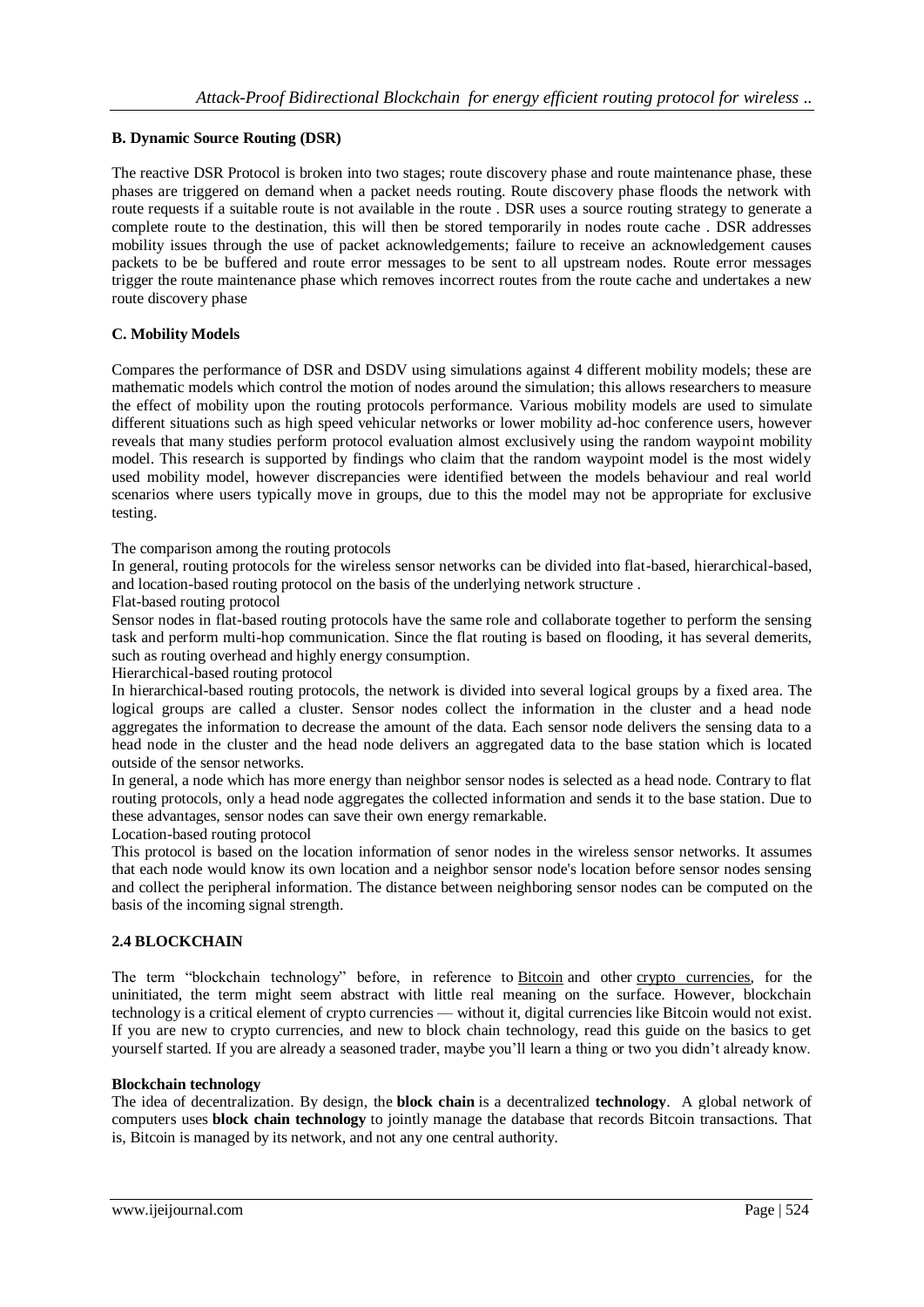#### **Working of Blockchain:**

So, then, how does the blockchain work? Let's recall a few key features before we get into the details:

1. Blockchain keeps a record of all data exchanges — this record is referred to as a "ledger" in the cryptocurrency world, and each data exchange is a "transaction". Every verified transaction

2. It utilizes a distributed system to verify each transaction — a peer-to-peer network of nodes

3. Once signed and verified, the new transaction is added to the blockchain and can not be altered

To begin, we need to explore the concept of "keys". With a set of cryptographic keys, you get a unique identity. Your keys are the Private Key and Public Key, and together they are combined to give you a digital signature. Your public key is how others are able to identify you. Your private key gives you the power to digitally sign and authorize different actions on behalf of this digital identity when used with your public key.

In the proposed routing mechanism, the CH communicates directly with the BS if it is located in the transmission range. Otherwise, the node selects one of its neighbor nodes for packet forwarding based on their residual energy and distance from the BS. When a node A wants to communicate with another node B, it sends a communication request to the blockchain via smart contract. In response, the BS checks the reputation of B stored in the blockchain. If the reputation of B is higher than the predefined threshold value, a confirmation message is sent to A. The same procedure is followed by B to verify the identity of A, Thus a mutual



authentication is performed and A sends the data packets to B. After continuous transmission, the data packets reach the BS. After receiving the data, the BS requests CH to authenticate the node.In response, the CH checks if it has the information of the node. After verification, CH sends the acknowledgment message to the BS. At this stage, if node is not registered then CH provides a negative feedback to BS and node is declared as a malicious node. Consequently, the reputation of the node is decreased. On the other hand, if the verification of the node is successful, its reputation is increased.

[Blockchain](https://101blockchains.com/blockchain-technology-explained/) technology is only a decade old. This means that it is a new technology that requires time to mature. If you take the different [consortium](https://101blockchains.com/blockchain-consortium/) into account, you will notice multiple players trying to solve the decentralized problem with their unique solution.

blockchain technology — which is not feasible for every business out there.

#### **SOURCE CODE:**

import math import random import sys import pylab import time import matplotlib.pyplot as plt import numpy as np def distance(p1,p2): return math.sqrt( $(p1[0]-p2[0])^{**}2 + (p1[1]-p2[1])^{**}2)$ class MobileModel:  $maxWidth = 1000$  $maxHeight = 1000$  $scale = 10$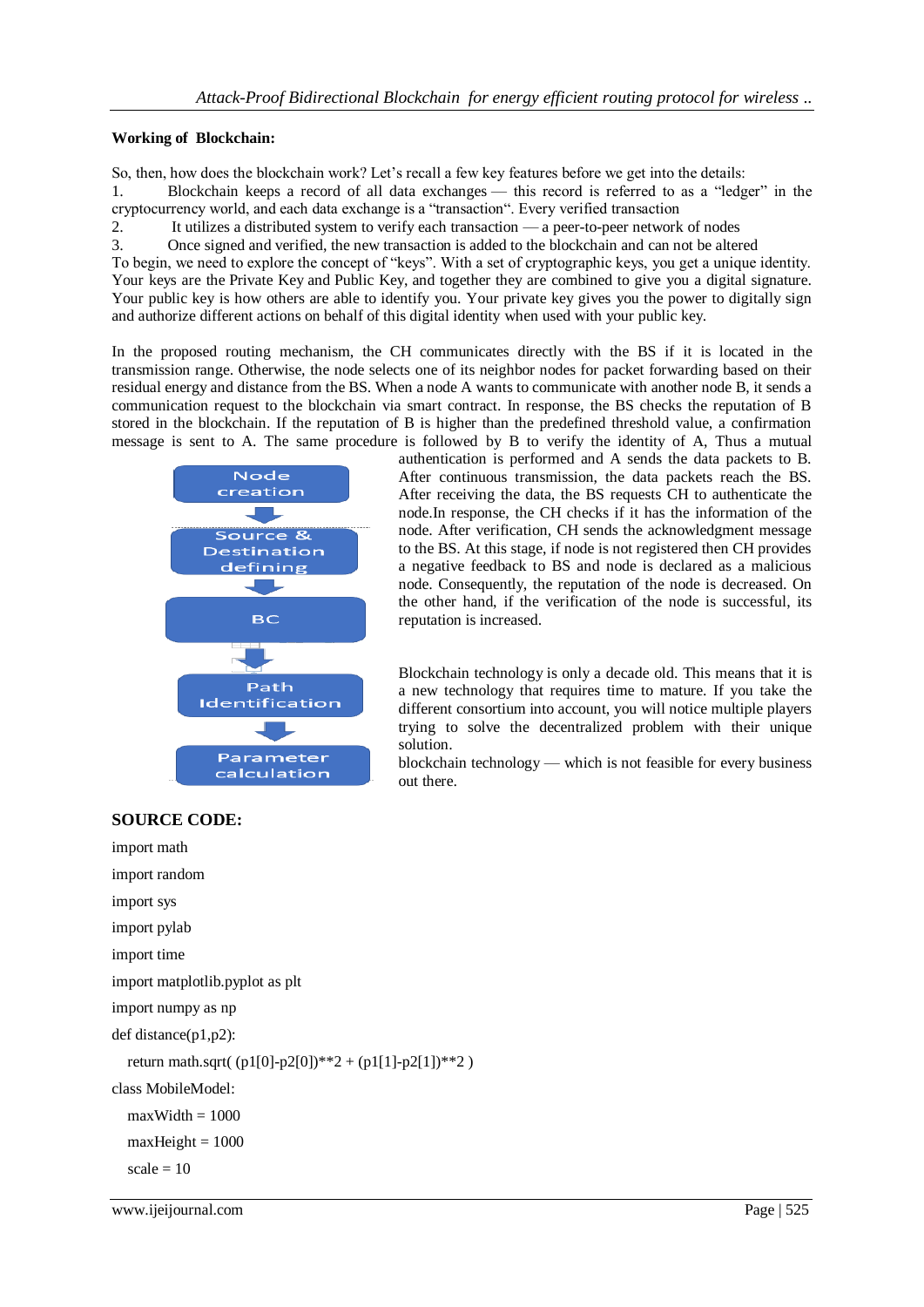```
minSpeed = 0maxSpeed = 150time = 1 def __init__(self):
      pass
      def randomSpeed(self):
      return random.randint(self.minSpeed,self.maxSpeed)
   def randomWidth(self):
      return 
random.randint(-self.maxWidth/self.scale,self.maxWidth/self.scale)
   def randomHeight(self):
      return random.randint(-self.maxHeight/self.scale,self.maxHeight/self.scale)
   def move(self):
      pass
class Assigning_random(MobileModel):
  currentnode Pos = [0,0]next\_Pos = [0,0]current node_Speed = 0;
   def __init__(self, currentnode_Pos, next_Pos, currentnode_Speed, *arg):
      self.currentnode_Pos = currentnode_Pos
      self.next_Pos = next_Pos
      self.currentnode_Speed = currentnode_Speed
     self.maxWidth, self.maxHeight, self.scale, self.minSpeed, self.maxSpeed, self.time = arg
   def move(self): 
      if self.currentnode_Speed == 0:
        self.setSpeed(self.randomSpeed())
        retu 
      if( distance( self.currentnode_Pos,self.next_Pos ) < self.currentnode_Speed ):
        self.setcurrentnode_Pos(self.next_Pos)
        self.setSpeed(self.randomSpeed())
        self.setnext_Pos(self.nextWayPoint())
      else: self.setcurrentnode_Pos(self.nextcurrentnode_Point())
   def setcurrentnode_Pos(self,currentnode_Pos):
      self.currentnode_Pos = currentnode_Pos
   def setnext_Pos(self,next_Pos):
      self.next_Pos = next_Pos
   def setSpeed(self,currentnode_Speed):
      self.currentnode_Speed = currentnode_Speed 
      def divideSpeed(self):
     x = abs(self.current node_Pos[0] - self.next_Pos[0])
```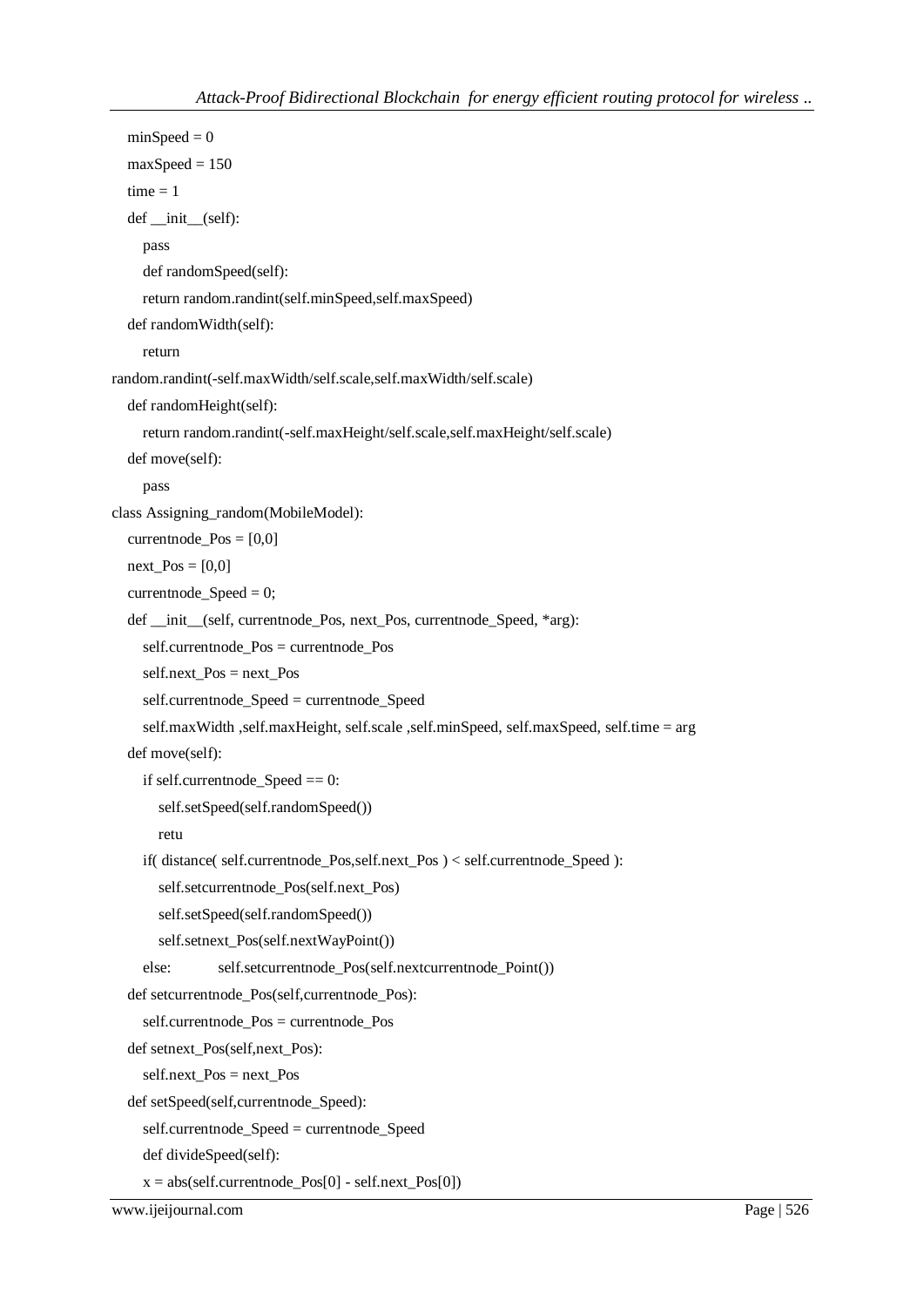```
y = abs(self.current node_Pos[1] - self.next_Pos[1])if x == 0 and y == 0:
        return 0, 0
          l = distance([x,y], [0,0]) return self.currentnode_Speed * x / l, self.currentnode_Speed * y/ l
   def nextWayPoint(self):
   x = self.current node_Pos[0] + self.randomWidth() y = self.currentnode_Pos[1]+self.randomHeight()
     while x < 0 or y < 0 or x > self.maxWidth or y > self.maxHeight:
   x = self.current node_Pos[0]+self.randomWidth()y = self.current node_Pos[1]+self.randomHeight() return x, y
     def nextcurrentnode_Point(self):
     vx, vy = self.divideSpeed()x, y = self.current node_Pos
     if( self.next_Pos[0] >= self.currentnode_Pos[0] ):x = x + vx * self.time else:
       x = x - vx * self.timeif( self.next_Pos[1] >= self.currentnode_Pos[1] ):y = y + vy * self.time else:
       y = y - vy * self.time return x, y
class RouteProtocl:
  pcktQ = \{\}stsQ = \{\}routeTable = \{\} def __init__(self):
      pass
   def Sender(self):
      pass
   def Receiver(self):
      pass
class HierClust(RouteProtocl):
  addr = 0broadcast id = 0sequenceNo = 0;Received\_Req_Q = []dataQueue = []
```
www.ijeijournal.com Page | 527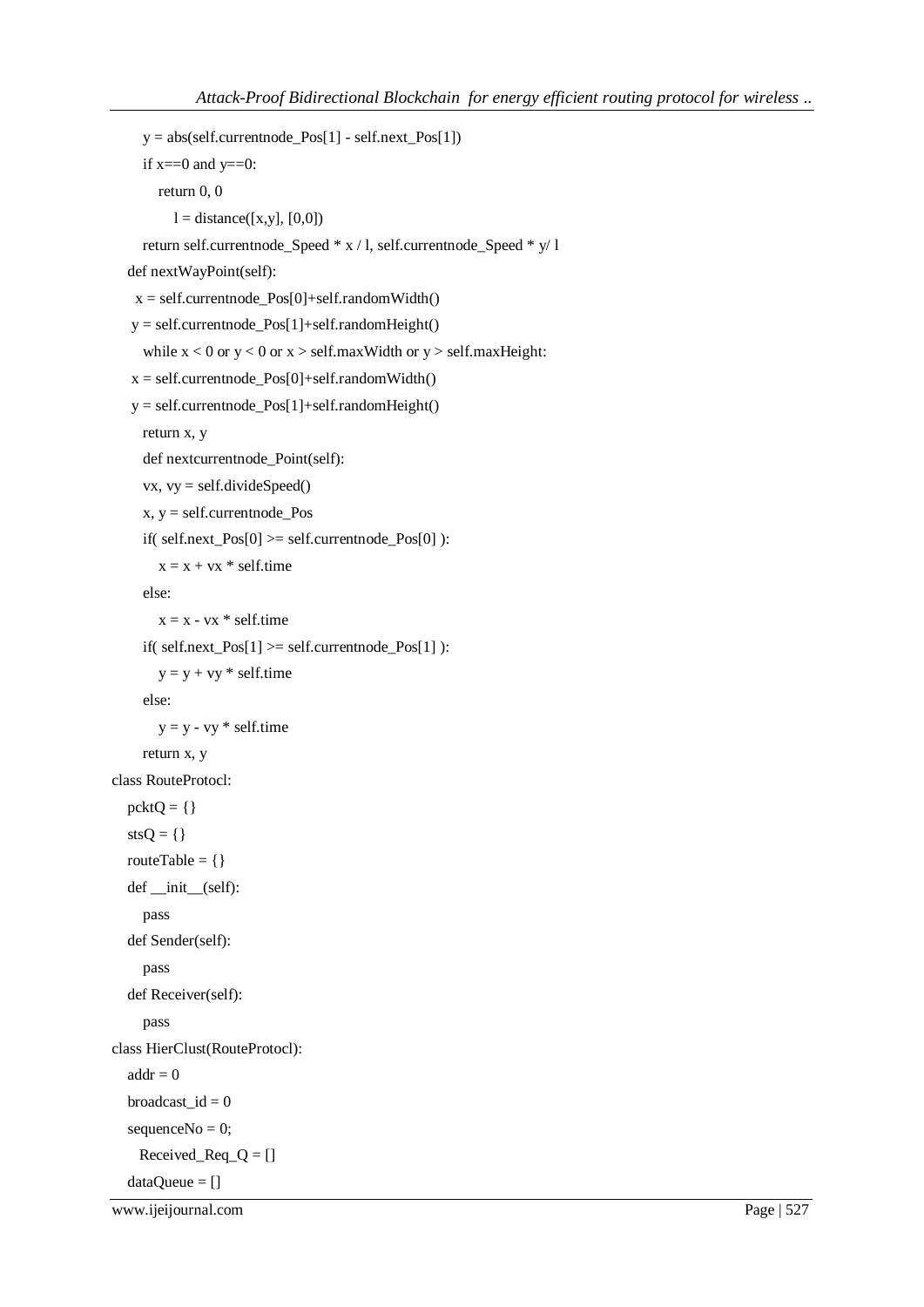```
 def __init__(self, addr):
      self.addr = addr
     self. pcktQ = dict(zip((rcv', 'snd'), ([], [])) )self.stsQ = dict( zip( ('rcvd','sndd'), (dict(zip(('HELLO','RREQ','RREP','RERR','DATA'),([],[],[],[],[])))
,dict(zip(('HELLO','RREQ','RREP','REER','DATA'), 
                             ([], [], [], [], []) )) self.Received_Req_Q = list()
      self.dataQueue = list()
     selfrouteTable = dict() self.pcktQ['snd'].append([self.addr, 'broadcast', ['HELLO', self.addr,100] ])
      self.pcktQ['snd'].append([self.addr, 'broadcast', ['RREQ', 11, 99, 11, 20, 99, 5] ] )
   def timer(self):
     rec = [] for index, entry in zip(range(sys.maxsize), self.Received_Req_Q):
       entry[0] -= 1
       if entry[0] = 0:
           print ('RREQ TIME out!')
           rec.append(index)
      rec.reverse()
      for index in rec:
        self.Received_Req_Q.pop(index)
     rec = [] for key in self.routeTable:
        self.routeTable[key]['expirTime'] -= 1
       if self.routeTable[key]['expirTime'] = 0:
           print ('RouteTable timeout!')
           rec.append(key)
      for key in rec:
        self.routeTable.pop(key) 
   def pcktGeneration(self, pckt):
      self.pcktQ['snd'].append(pckt)
   def Data_pckt_Creation(self, destAddr, numOfPakcet):
      for i in range(numOfPakcet):
        self.dataQueue.append(['DATA', self.addr, destAddr, i])
      def Data_pckt_Formation(self):
      if len(self.dataQueue) == 0:
        return
     data = self.dataQueue[0] if self.routeTable.__contains__(data[2]):
        self.pcktQ['snd'].append( [self.addr, self.routeTable[data[2]]['ntHop'], data] )
```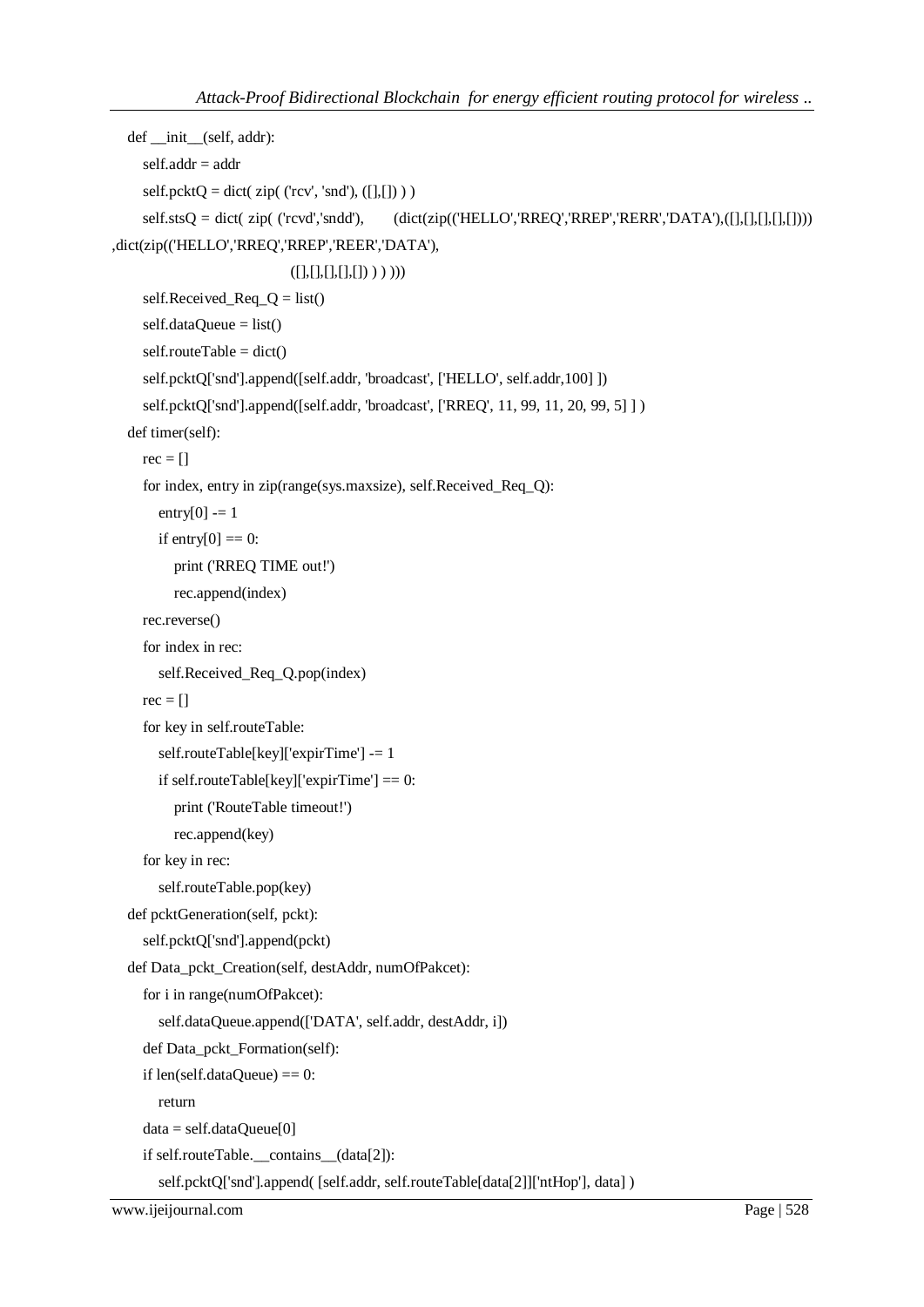```
 self.dataQueue.pop(0)
      else:
        pckt = [self.addr, 'broadcast', ['RREQ', self.addr, self.sequenceNo, self.broadcast_id, data[2], 0, 0]]
        for t, entry in self.Received_Req_Q:
         if entry[1] == pckt[2][1]:
             return False
        self.pcktQ['snd'].append( pckt )
        self.broadcast_id += 1;
   def Sender(self):
      self.Data_pckt_Formation()
      pckt = self.Send_packt_process()
     return pckt
   def Receiver(self, pckt):
     if pckt != False and pckt[0] != self.addr:
        self.pcktQ['rcv'].append(pckt)
      self.BlockChainRecev() 
   def Send_Hello_pckt(self, pckt):
      pass
   def Send_RREQ_pckt(self, pckt):
      self.Received_Req_Q.append( [4, pckt[2]] )
   def Send_RREP_pckt(self, pckt):
      time.sleep(random.randint(1,3))
      pass
   def Send_RERR_pckt(self, pckt):
      pass
   def Send_Data_pckt(self, pckt):
      pass 
   def Send_packt_process(self):
      sendpckt_dispatch = {'HELLO':self.Send_Hello_pckt, 'RREQ':self.Send_RREQ_pckt, 
'RREP':self.Send_RREP_pckt,
                    'RERR':self.Send_RERR_pckt, 'DATA':self.Send_Data_pckt}
     try:
       pckt = self.pcktQ['snd'].pop(0) sendpckt_dispatch[pckt[2][0]](pckt)
        self.stsQ['sndd'][pckt[2][0]].append(pckt[2])
        return pckt
      except:
        return False
   def helloPktReceived(self, pckt):
```

```
www.ijeijournal.com Page | 529
```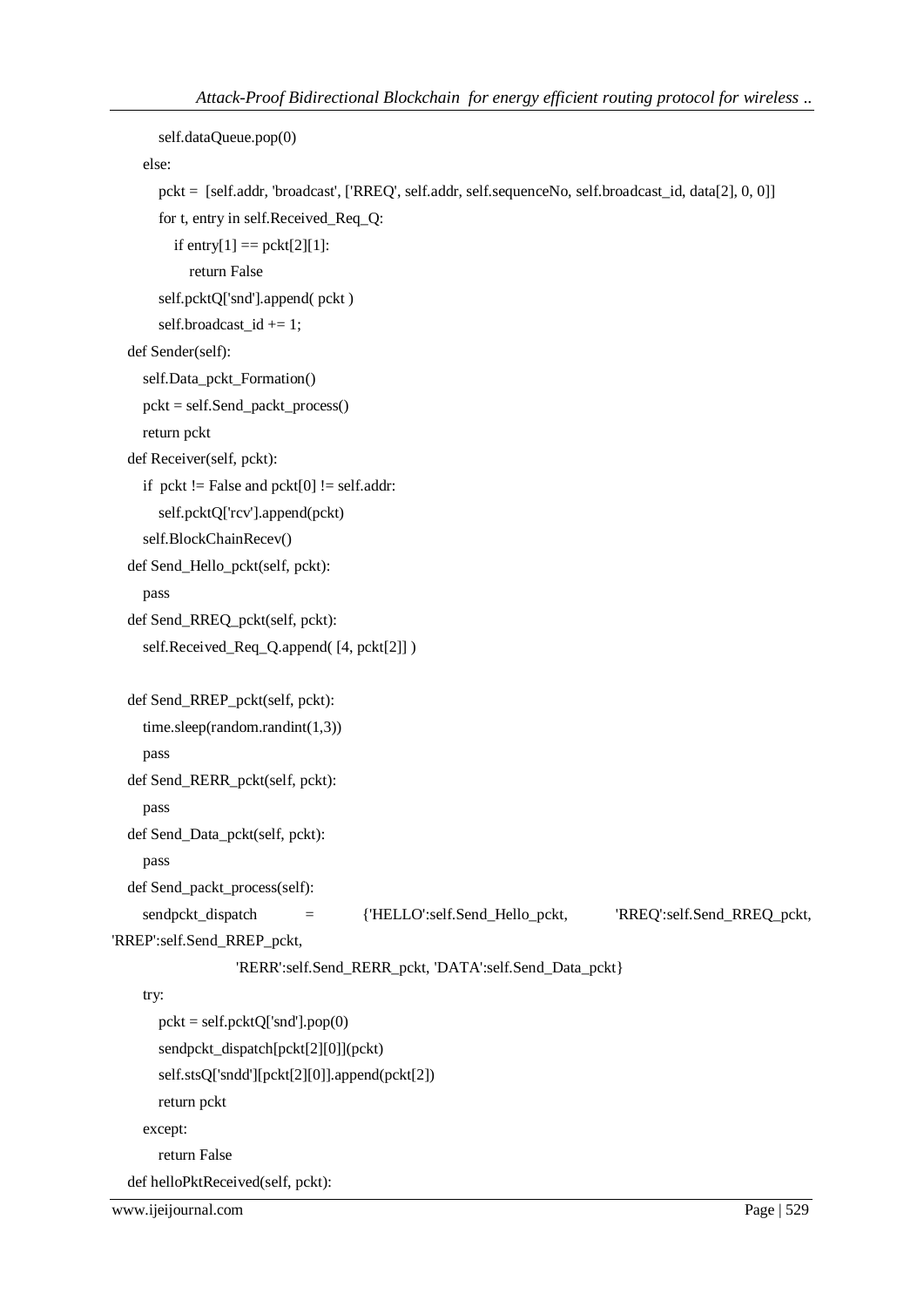```
 print( 'SensorNode',self.addr,'received a HELLO from', pckt[0])
     hellopckt = pckt[2]
      self.routeTable[hellopckt[1]] = dict(zip( ('ntHop', 'numOfHops', 'dstSeqNo', 'actvNgbrs', 'expirTime'), 
(hellopckt[1], 1, hellopckt[2], [], 3 )))
      return True
   def Recv_RREQ_pckt(self, pckt) 
      for t, entry in self.Received_Req_Q:
       if entry[1] = pckt[2][1] and entry[3] = pckt[2][3]:
           return False
      print ('SensorNode',self.addr,'received a RREQ from',pckt[0], 'which is', pckt[2][1], '->',pckt[2][4]) 
     if pckt[2][4] == self.addr:
        if self.routeTable.__contains__(pckt[2][1]):
           return True
        else:
           self.routeTable[pckt[2][1]] = dict(zip( ('ntHop', 'numOfHops', 'dstSeqNo', 'actvNgbrs', 'expirTime'),
(pckt[0], pckt[2][6], pckt[2][2], [], 3 )))
           self.pcktQ['snd'].append( [self.addr, pckt[0],['RREP',pckt[2][1],pckt[2][4],self.sequenceNo, 1, 
'lifeTime']] )
        return True
      self.routeTable[pckt[2][1]] = dict(zip( ('ntHop', 'numOfHops', 'dstSeqNo', 'actvNgbrs', 'expirTime'),
                                (pckt[0], pckt[2][6], pckt[2][2], [], 3 ))
      Try:
        if self.routeTable[pckt[2][4]]['dstSeqNo'] > pckt[2][5]:
          entry = selfrouteTable[pckt[2][4]] self.pcktQ['snd'].append([self.addr, entry['ntHop'],['RREP',pckt[2][1],pckt[2][4], entry['dstSeqNo'], 
entry['numOfHops'], 'lifeTime'] ] )
           return True
      except:
        pass
     tmppckt = pckt[2][:]tmppckt[6] += 1
      self.pcktQ['snd'].append( [self.addr, 'broadcast',tmppckt] )
     return True
   def Recv_RREP_pckt(self, pckt):
      print ('SensorNode',self.addr,'received a RREP from',pckt[0], 'which is', pckt[2][1], '->',pckt[2][2])
     if self.routeTable.__contains_(pckt[2][2]) == False:
        self.routeTable[pckt[2][2]] = dict(zip( ('ntHop', 'numOfHops', 'dstSeqNo', 'actvNgbrs', 'expirTime'), 
(pckt[0], pckt[2][4], pckt[2][3], [], 3 )))
           for index, entry in zip(range(sys.maxsize), self.Received_Req_Q):
```

```
if pckt[2][1] == entry[1][1] and pckt[2][2] == entry[1][4]:
```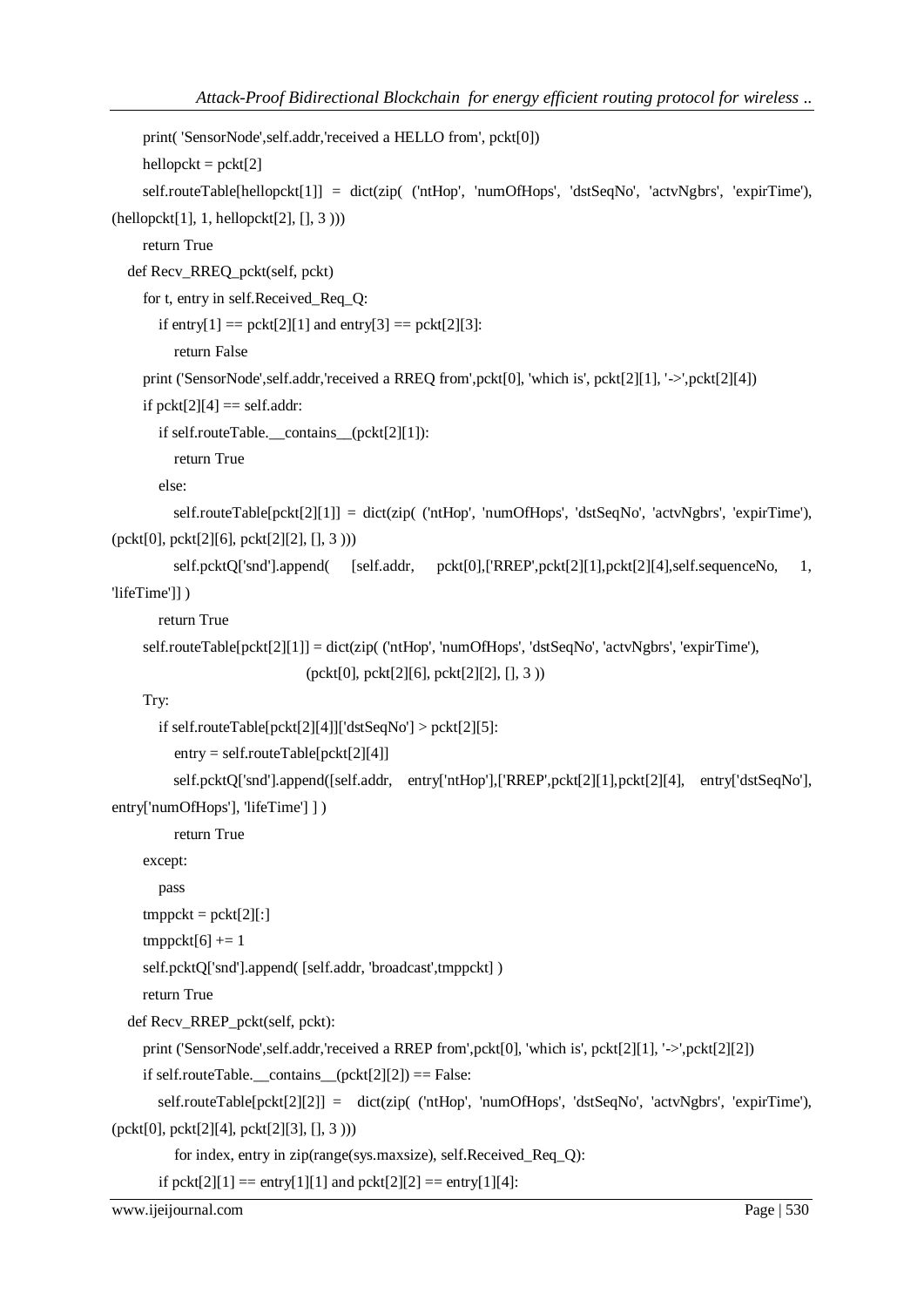```
 print ('+--A successful Route Discorvery from', pckt[2][1], 'to', pckt[2][2])
           self.Received_Req_Q.pop(index)
      try:
        entry = self.routeTable[pckt[2][1]]
       tmppckt = pckt[2][:]tmppckt[4] += 1 self.pcktQ['snd'].append( [self.addr, entry['ntHop'], tmppckt ] )
        print ('+--Found a route to',entry['ntHop'], 'for RREP from', pckt[2][1], 'to', pckt[2][2])
        return True
      except:
        print ('+--No route to', pckt[2][2], 'RREP from', pckt[2][1], 'to', pckt[2][2], 'dropped')
        return False
          def Recv_RERR_pckt(self, pckt):
      pass
   def BlockChain_Forma_Data(self, pckt):
      print (self.addr, 'DATA',pckt[2][1],'->', pckt[2][2], 'num:', pckt[2][3])
      strBlock=self.addr, 'DATA',pckt[2][1],'->', pckt[2][2], 'num:', pckt[2][3]
     np.save('ReceiveBlock.npy',strBlock)
    if pckt[2][2] == self.addr:
        return True
      else:
        if self.routeTable.__contains__(pckt[2][2]):
          pckt[1] = selfrouteTable[pckt[2][2]]['ntHop'] self.pcktQ['snd'].append(pckt)
        else:
           pass
      return True
   def BlockChainRecev(self):
      recivedpckt_dispatch= {'HELLO':self.helloPktReceived, 'RREQ':self.Recv_RREQ_pckt, 
'RREP':self.Recv_RREP_pckt,
             'RERR':self.Recv_RERR_pckt, 'DATA':self.BlockChain_Forma_Data }
           try:
       pckt = self.pcktQ['rcv'].pop(0)if pckt[0] == self.addr:
           return
       if pckt[1] != self.addr and pckt[1] != 'broadcast':
           return
        if recivedpckt_dispatch[pckt[2][0]](pckt):
        self.stsQ['rcvd'][pckt[2][0]].append(pckt[2])
      except:
```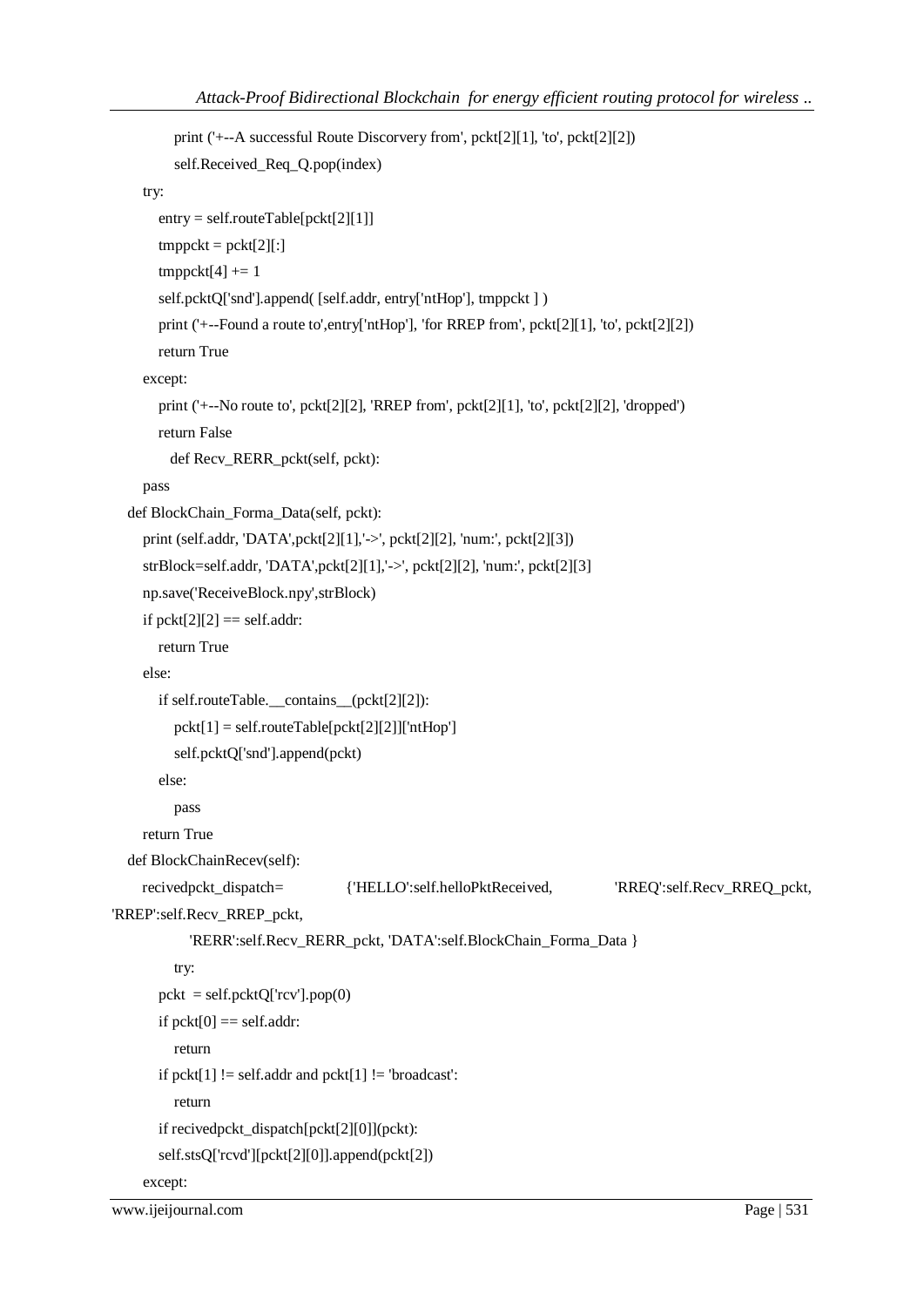```
 return
class SensorNode:
  RoutingProtocol = FalsemMod = False def __init__( self,rp, addr, mm, currentnode_Pos, next_Pos, currentnode_Speed, *arg):
     self.RoutingProtocol = rp(addr) self.mMod = mm(currentnode_Pos, next_Pos, currentnode_Speed, *arg 
   def move(self):
      self.mMod.move()
   def Sender(self):
      return self.RoutingProtocol.Sender()
   def recive(self,pckt):
      self.RoutingProtocol.Receiver(pckt)
SensorNodes= [SensorNode(HierClust,i,Assigning_random, [random.randint(0,1000),random.randint(0,1000)]
[random.random(0,1000), random.random(0,1000)], 5, 1000, 1000, 5, 5, 20, 1) for i in range(50)]
recivedpckt_dispatch = {'HELLO':'Hi', 'RREQ':'Send Request : 55', 'RREP':'Send Response message: 12',
             'RERR':'Received Reply Message:68', 'DATA':[random.randint(100,1000) for i in range(0,5)]} 
arrx = 1\text{array} = []for i in range(2000):
   for index, SensorNode in zip( range(sys.maxsize),SensorNodes):
      SensorNode.move()
      pos = SensorNode.mMod.currentnode_Pos
      arrx.append(pos[0])
      arry.append(pos[1])
PerfRes=np.load('existing.npy')
plt.plot(arrx[0:300], arry[0:300],'go')
plt.show()
figure, axes = plt.subplots()plt.plot(arrx[0:100], arry[0:100],'go')
Drawing_colored_circle = plt.Circle((800,200), 200, fill = False)
axes.add_artist( Drawing_colored_circle )
Drawing_colored_circle = plt.Circle((900,750), 200,fill = False)
axes.add_artist( Drawing_colored_circle )
Drawing_colored_circle = plt.Circle((550,500), 200,fill = False)
axes.add_artist( Drawing_colored_circle )
Drawing_colored_circle = plt.Circle((200,750), 200,fill = False)
axes.add_artist( Drawing_colored_circle )
Drawing_colored_circle = plt.Circle((200,275), 200, fill = False)
axes.add_artist( Drawing_colored_circle )
```
www.ijeijournal.com Page | 532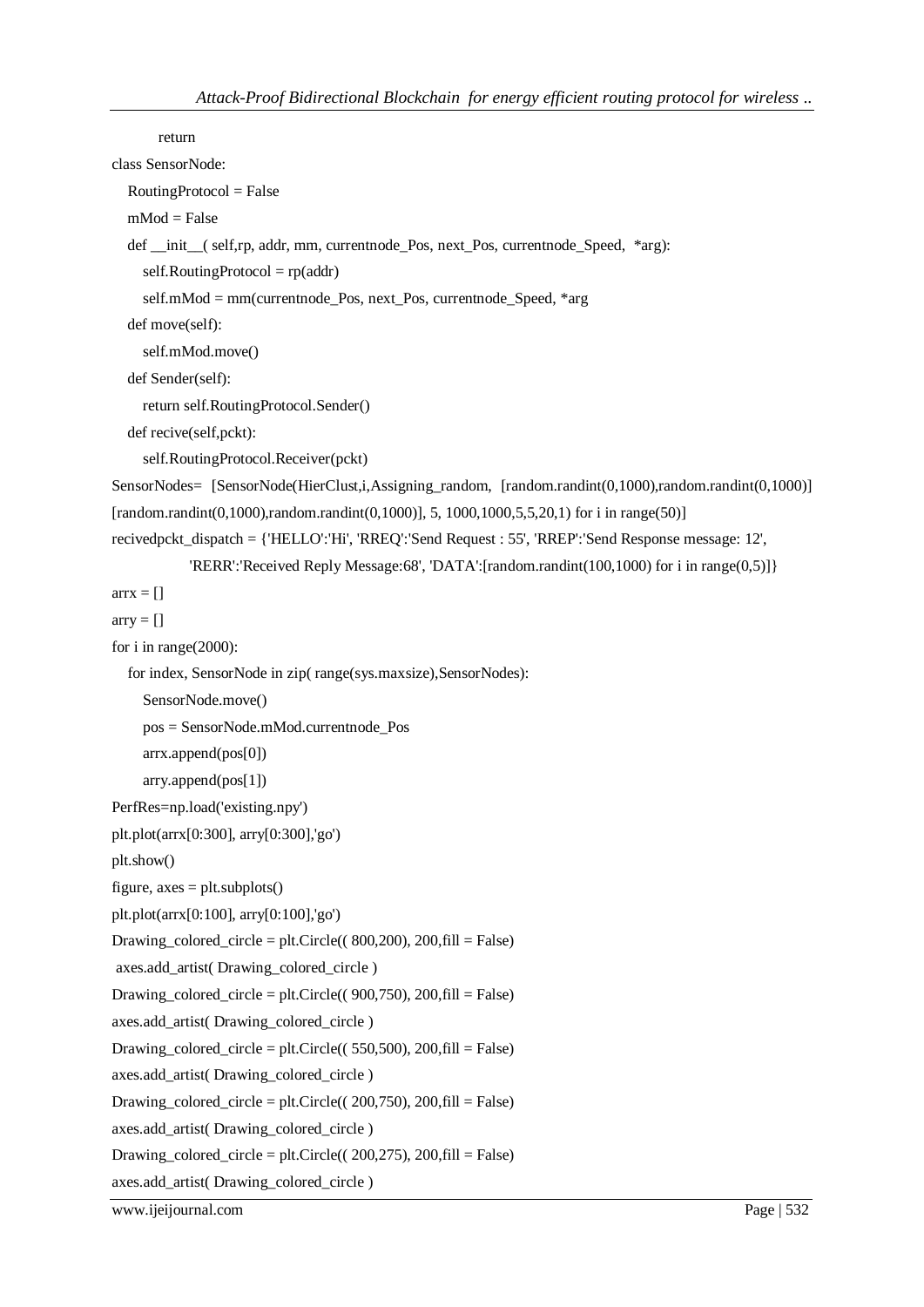```
Drawing_colored_circle = plt.Circle((500,850), 200,fill = False)
axes.add_artist( Drawing_colored_circle )
plt.title( 'Colored Circle' )
plt.show()
SensorNodes[0].RoutingProtocol.pcktGeneration([0, 'broadcast',['HELLO',0,1 ]])
pkt = [0]arrx = []arrY = []import numpy as np 
for t in range(5):
   for index, SensorNode in zip( range(sys.maxsize),SensorNodes):
     pos = SensorNode.mMod.currentnode_Pos
     valx=arrx[index]
     arrX.append(np.array([valx,pos[0]]))
     valy=arry[index]
     arrY.append(np.array([valy,pos[0]]))
     SensorNode.RoutingProtocol.timer()
     SensorNode.move() pkt.append(len(SensorNodes[31].RoutingProtocol.stsQ['rcvd']['DATA']))
   print ('Iteration:', t)
  for n in range(1):
     for netSensorNode in SensorNodes:
        i = netSensorNode.RoutingProtocol.addr
        pckt = netSensorNode.Sender()
        for SensorNode in SensorNodes:
          if i != SensorNode.RoutingProtocol.addr:
             if distance(SensorNode.mMod.currentnode_Pos, netSensorNode.mMod.currentnode_Pos) <200:
               SensorNode.recive(pckt)
             else:
               pass
AttackNodes=[1,3,6,9]
fig,ax=plt.subplots(1)
plt.plot(AttackNodes,PerfRes[0][0],'rs-',lw=2,label='Without Attack')
plt.plot(AttackNodes,PerfRes[0][2],'g^-',lw=2,label='Under Attack')
plt.plot(AttackNodes,PerfRes[0][1],'bd-',lw=2,label='Hierarchical Routing Protocol')
legend = ax.legend(loc='upper left', shadow=True, fontsize='small',bbox_to_anchor=(0.5,0.5))
plt.xlabel("Sensor Nodes", fontsize=15)
plt.ylabel('Throughput', fontsize=15)
```
plt.title('Performance Measures Result')

plt.show()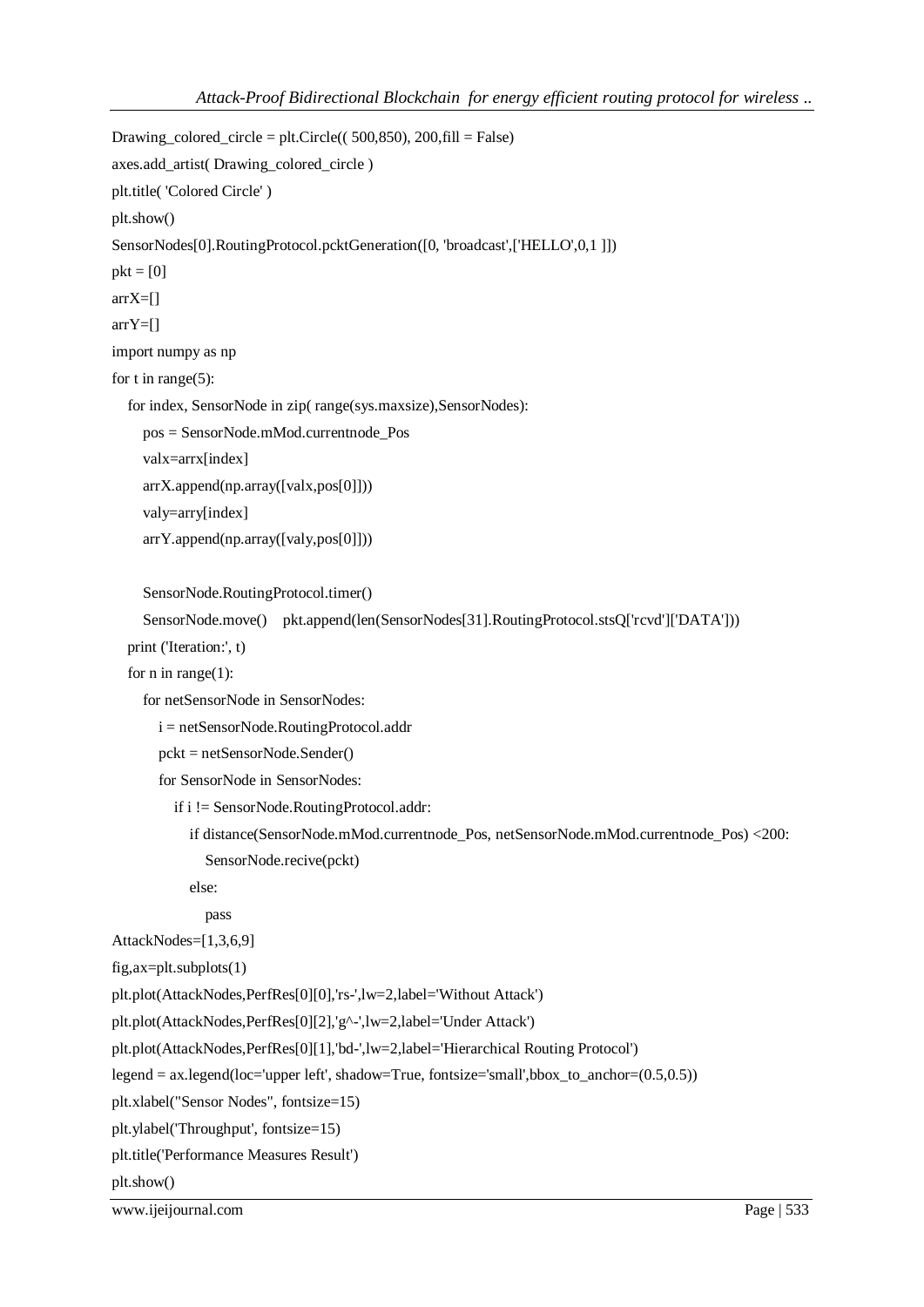| $fig,ax=plt.subplots(1)$                                                                                      |
|---------------------------------------------------------------------------------------------------------------|
| plt.plot(AttackNodes,PerfRes[1][0],'bd-',lw=2,label='Without Attack')                                         |
| plt.plot(AttackNodes,PerfRes[1][2],'rs-',lw=2,label='Under Attack')                                           |
| plt.plot(AttackNodes,PerfRes[1][1],'g^-',lw=2,label='Hierarchical Routing Protocol')                          |
| $legend = ax.length(loc='upper right, shadow=True, fontsize='small', bbox_to_anchor=(0.55,1))$                |
| plt.xlabel("Sensor Nodes", fontsize=15)                                                                       |
| plt.ylabel('Average End-to-End Delay(ms)', fontsize=15)                                                       |
| plt.title('Performance Measures Result')                                                                      |
| plt.show()                                                                                                    |
| $fig,ax=plt.subplots(1)$                                                                                      |
| plt.plot(AttackNodes,PerfRes[2][1],'rs-',lw=2,label='Energy Efficient secure Routing Protocol')               |
| plt.plot(AttackNodes,PerfRes[2][2],'g^-',lw=2,label='Hierarchical Routing Protocol')                          |
| $legend = ax.length(loc='upper left, shadow=True, fontsize='small', box_to_anchor = (0.5, 0.5))$              |
| plt.xlabel("Sensor Nodes", fontsize=15)                                                                       |
| plt.ylabel('Throughput', fontsize=15)                                                                         |
| plt.title('Performance Measures Result')                                                                      |
| plt.show()                                                                                                    |
| $fig,ax=plt.subplots(1)$                                                                                      |
| plt.plot(AttackNodes,PerfRes[2][1]-np.array([random.randint(3,10) for x in range(0,len(PerfRes[2][1]))]),'rs- |
| ',lw=2,label='Energy Efficient secure Routing Protocol')                                                      |
| plt.plot(AttackNodes,PerfRes[2][2]-np.array([random.randint(3,10) for x in range(0,len(PerfRes[2][1]))]),'g^- |
| ',lw=2,label='Hierarchical Routing Protocol')                                                                 |
| $legend = ax.length(loc='upper left, shadow=True, fontsize='small', box_to_anchor=(0.5,0.5))$                 |
| plt.xlabel("Sensor Nodes", fontsize=15)                                                                       |
| plt.ylabel('Energy Consumption(J)', fontsize=15)                                                              |
| plt.title('Performance Measures Result')                                                                      |
| plt.show()                                                                                                    |
| print('Received Packet')                                                                                      |
| print(recivedpckt_dispatch)                                                                                   |
|                                                                                                               |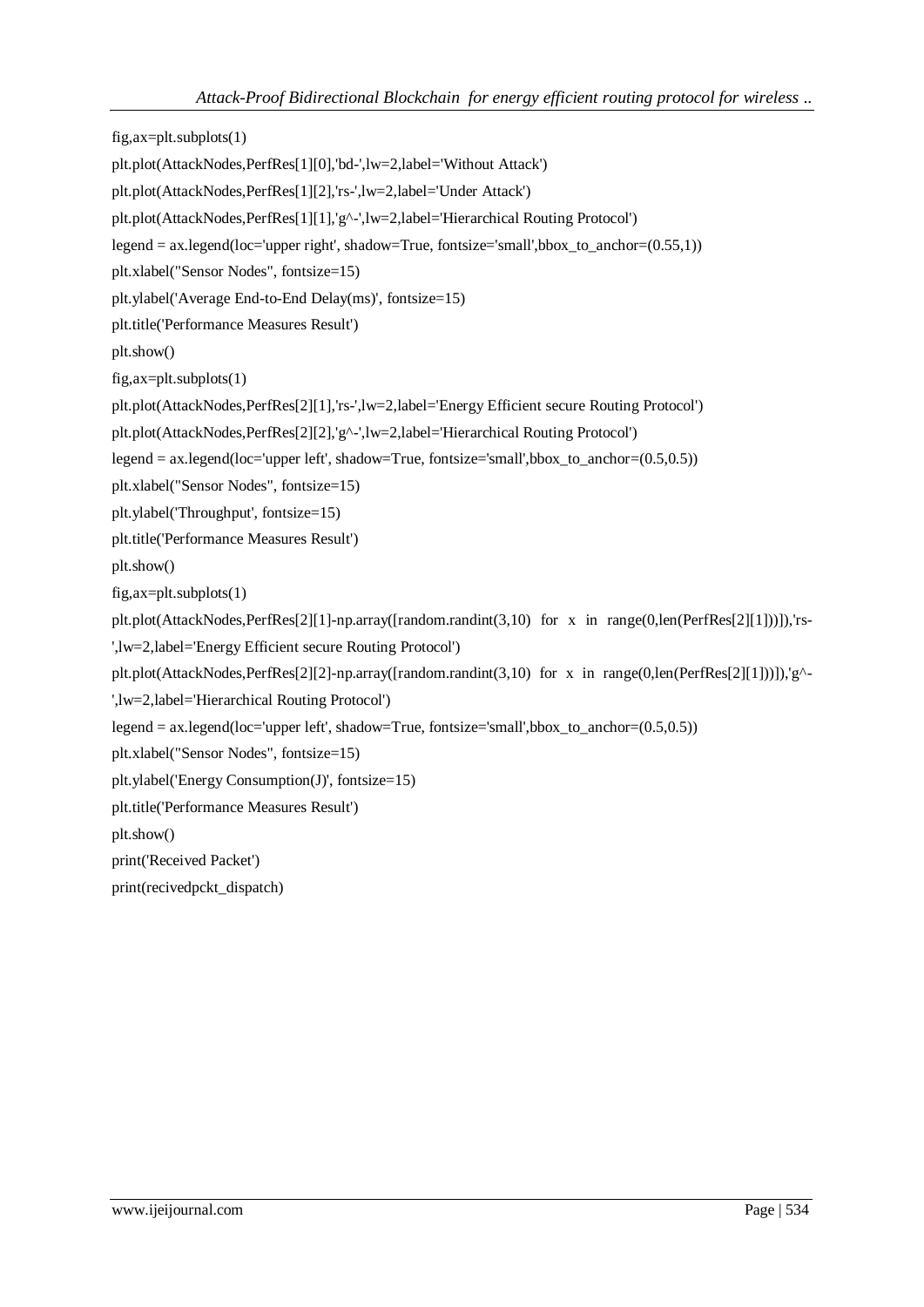# **4. PERFORMANCE ANALYSIS**



#### **5. CONCLUSION**

In this project, we present a secure authentication and routing mechanism for WSNs. The aim of our proposed mechanism is to carry out authentication of the sensor nodes and ensure the secure communication between the nodes and BS. The proposed routing protocol selects the nodes on the basis of shortest distance from the BS. Whereas, a secure authentication mechanism of nodes is performed using the Bidirectional-blockchain .Results show that our proposed model improves the packet delivery ratio and the network lifetime. In future work, the proposed idea will be tested on larger networks and a realistic routing environment.